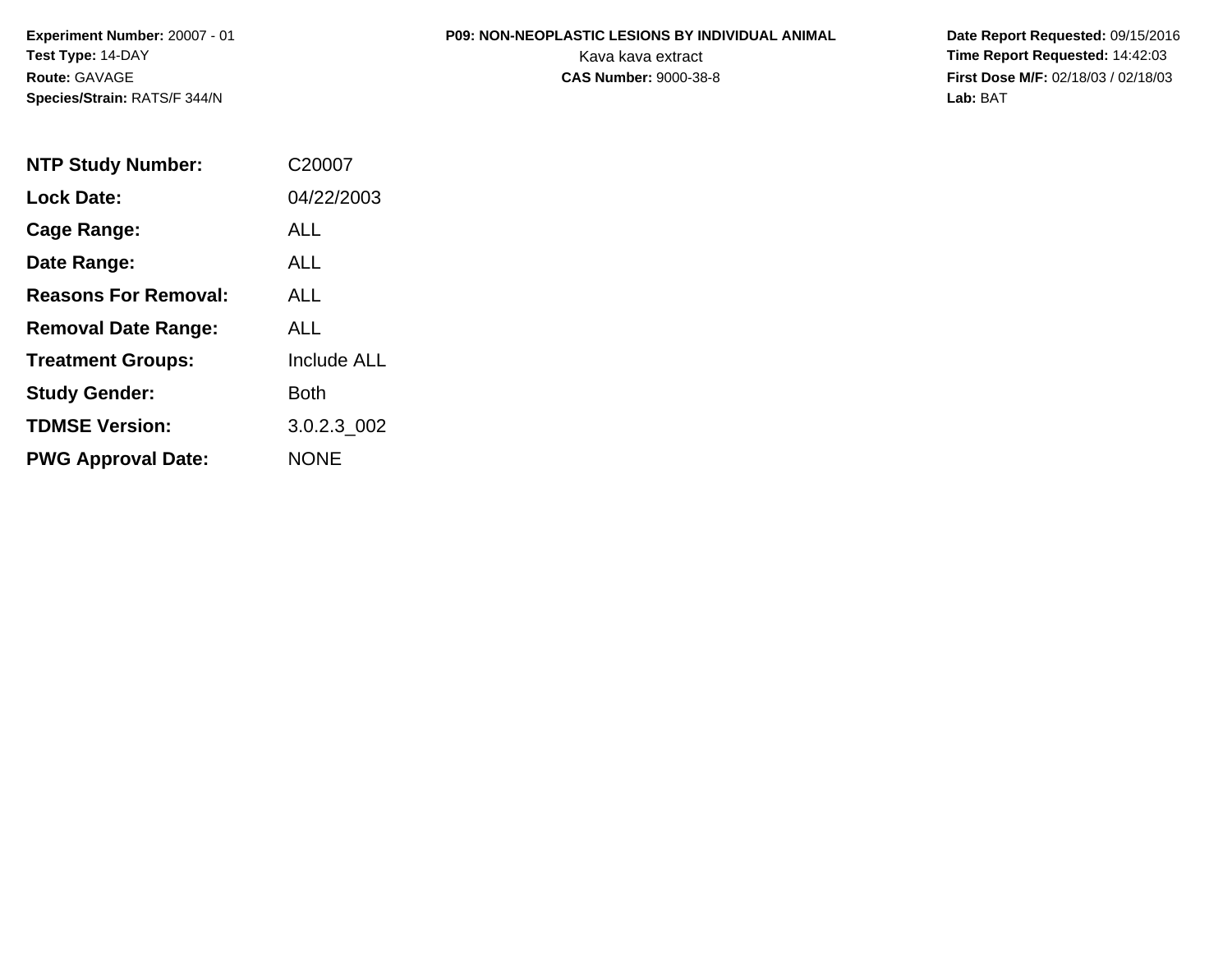### **P09: NON-NEOPLASTIC LESIONS BY INDIVIDUAL ANIMAL**

 **Date Report Requested:** 09/15/2016 Kava kava extract **Time Report Requested:** 14:42:03<br>**CAS Number:** 9000-38-8 **Time Report Requested:** 14:42:03 **First Dose M/F:** 02/18/03 / 02/18/03<br>**Lab:** BAT **Lab:** BAT

| DAY ON TEST<br><b>FISCHER 344 RATS MALE</b>                                                                                   | 0<br>0<br>$\mathbf{1}$<br>$\overline{7}$ | $\mathbf 0$<br>$\boldsymbol{0}$<br>$\overline{1}$<br>$\overline{7}$ | 0<br>0<br>1<br>$\overline{7}$    | $\mathbf 0$<br>0<br>$\mathbf{1}$<br>$\overline{7}$                | $\mathbf 0$<br>0<br>$\mathbf{1}$<br>$\overline{7}$ |                                                             |
|-------------------------------------------------------------------------------------------------------------------------------|------------------------------------------|---------------------------------------------------------------------|----------------------------------|-------------------------------------------------------------------|----------------------------------------------------|-------------------------------------------------------------|
| 0 G/KG<br><b>ANIMAL ID</b>                                                                                                    | 0<br>0<br>$\mathbf{1}$<br>0              | $\mathbf 0$<br>$\boldsymbol{0}$<br>$\overline{1}$<br>$\pmb{0}$<br>2 | $\mathbf{0}$<br>0<br>1<br>0<br>3 | $\mathbf 0$<br>0<br>$\mathbf{1}$<br>$\mathbf 0$<br>$\overline{4}$ | $\mathbf 0$<br>$\mathbf 0$<br>1<br>0<br>5          | * TOTALS                                                    |
| <b>ALIMENTARY SYSTEM</b>                                                                                                      |                                          |                                                                     |                                  |                                                                   |                                                    |                                                             |
| Liver<br>Hematopoietic Cell Proliferation<br>Infiltration Cellular, Mononuclear Cell<br>Hepatocyte, Vacuolization Cytoplasmic | 1                                        | -1                                                                  | -1<br>1                          | 1                                                                 | $\overline{1}$<br>-1                               | $5\phantom{.0}$<br>1 1.0<br>5<br>1.0<br>$\mathbf{1}$<br>1.0 |
| <b>CARDIOVASCULAR SYSTEM</b>                                                                                                  |                                          |                                                                     |                                  |                                                                   |                                                    |                                                             |
| <b>NONE</b>                                                                                                                   |                                          |                                                                     |                                  |                                                                   |                                                    |                                                             |
| <b>ENDOCRINE SYSTEM</b>                                                                                                       |                                          |                                                                     |                                  |                                                                   |                                                    |                                                             |
| <b>NONE</b>                                                                                                                   |                                          |                                                                     |                                  |                                                                   |                                                    |                                                             |
| <b>GENERAL BODY SYSTEM</b>                                                                                                    |                                          |                                                                     |                                  |                                                                   |                                                    |                                                             |
| <b>NONE</b>                                                                                                                   |                                          |                                                                     |                                  |                                                                   |                                                    |                                                             |
| <b>GENITAL SYSTEM</b>                                                                                                         |                                          |                                                                     |                                  |                                                                   |                                                    |                                                             |
| <b>NONE</b>                                                                                                                   |                                          |                                                                     |                                  |                                                                   |                                                    |                                                             |
| <b>HEMATOPOIETIC SYSTEM</b>                                                                                                   |                                          |                                                                     |                                  |                                                                   |                                                    |                                                             |
| <b>NONE</b>                                                                                                                   |                                          |                                                                     |                                  |                                                                   |                                                    |                                                             |
| <b>INTEGUMENTARY SYSTEM</b>                                                                                                   |                                          |                                                                     |                                  |                                                                   |                                                    |                                                             |
| <b>NONE</b>                                                                                                                   |                                          |                                                                     |                                  |                                                                   |                                                    |                                                             |

\* .. Total animals with tissue examined microscopically; Total animals with lesion and mean severity grade

+ .. Tissue examined microscopically

X .. Lesion present

I .. Insufficient tissue

 M .. Missing tissueA .. Autolysis precludes evaluation

BLANK .. Not examined microscopically 2) Mild 4) Marked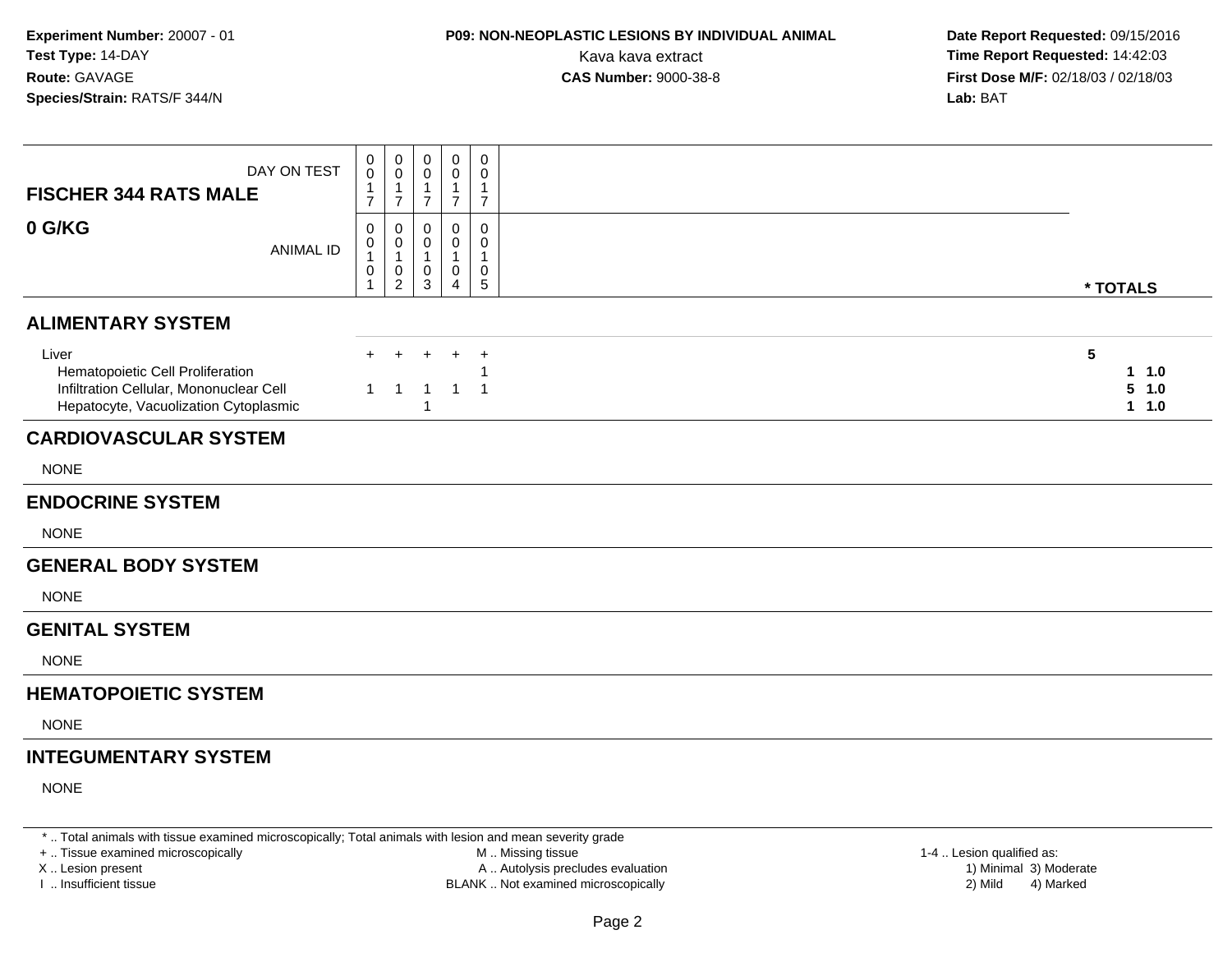### **P09: NON-NEOPLASTIC LESIONS BY INDIVIDUAL ANIMAL**

 **Date Report Requested:** 09/15/2016 Kava kava extract **Time Report Requested:** 14:42:03<br>**CAS Number:** 9000-38-8 **Time Report Requested:** 14:42:03 **First Dose M/F:** 02/18/03 / 02/18/03<br>**Lab:** BAT **Lab:** BAT

| DAY ON TEST<br><b>FISCHER 344 RATS MALE</b><br>0 G/KG<br><b>ANIMAL ID</b>                                                               | 0<br>$\mathbf 0$<br>$\overline{7}$<br>0<br>0<br>1<br>0 | $\overline{0}$<br>$\mathbf 0$<br>$\mathbf{1}$<br>$\overline{7}$<br>$\mathbf 0$<br>$\begin{smallmatrix}0\\1\end{smallmatrix}$<br>$\mathbf 0$<br>$\sqrt{2}$ | 0<br>0<br>$\overline{7}$<br>0<br>0<br>1<br>0<br>3 | 0<br>0<br>$\overline{7}$<br>$\Omega$<br>0<br>$\mathbf{1}$<br>$\mathbf 0$<br>4 | 0<br>0<br>1<br>$\overline{7}$<br>0<br>0<br>1<br>0<br>$\sqrt{5}$ |                 | * TOTALS                                           |
|-----------------------------------------------------------------------------------------------------------------------------------------|--------------------------------------------------------|-----------------------------------------------------------------------------------------------------------------------------------------------------------|---------------------------------------------------|-------------------------------------------------------------------------------|-----------------------------------------------------------------|-----------------|----------------------------------------------------|
| <b>MUSCULOSKELETAL SYSTEM</b>                                                                                                           |                                                        |                                                                                                                                                           |                                                   |                                                                               |                                                                 |                 |                                                    |
| <b>NONE</b>                                                                                                                             |                                                        |                                                                                                                                                           |                                                   |                                                                               |                                                                 |                 |                                                    |
| <b>NERVOUS SYSTEM</b>                                                                                                                   |                                                        |                                                                                                                                                           |                                                   |                                                                               |                                                                 |                 |                                                    |
| <b>Brain</b>                                                                                                                            |                                                        |                                                                                                                                                           |                                                   | + + + + +                                                                     |                                                                 | $5\phantom{.0}$ |                                                    |
| <b>RESPIRATORY SYSTEM</b>                                                                                                               |                                                        |                                                                                                                                                           |                                                   |                                                                               |                                                                 |                 |                                                    |
| Lung<br>Mineralization<br>Alveolus, Infiltration Cellular, Mononuclear Cell<br>Interstitium, Infiltration Cellular, Mononuclear<br>Cell | $+$<br>$\overline{1}$                                  | $\pm$<br>$\overline{1}$                                                                                                                                   | $\ddot{}$<br>$\overline{1}$                       | $\ddot{}$<br>$\overline{1}$                                                   | $\overline{+}$<br>$\overline{1}$                                | $5\phantom{.0}$ | 1.0<br>$\mathbf 1$<br>$\mathbf{3}$<br>1.0<br>5 1.0 |
| <b>SPECIAL SENSES SYSTEM</b>                                                                                                            |                                                        |                                                                                                                                                           |                                                   |                                                                               |                                                                 |                 |                                                    |
| <b>NONE</b>                                                                                                                             |                                                        |                                                                                                                                                           |                                                   |                                                                               |                                                                 |                 |                                                    |
| <b>URINARY SYSTEM</b>                                                                                                                   |                                                        |                                                                                                                                                           |                                                   |                                                                               |                                                                 |                 |                                                    |
| Kidney<br>Mineralization                                                                                                                | $+$                                                    | $+$                                                                                                                                                       | $+$                                               | $+$ $+$                                                                       |                                                                 | 5               | $1 \t1.0$                                          |

\* .. Total animals with tissue examined microscopically; Total animals with lesion and mean severity grade

+ .. Tissue examined microscopically

X .. Lesion present

I .. Insufficient tissue

 M .. Missing tissueA .. Autolysis precludes evaluation

BLANK .. Not examined microscopically 2) Mild 4) Marked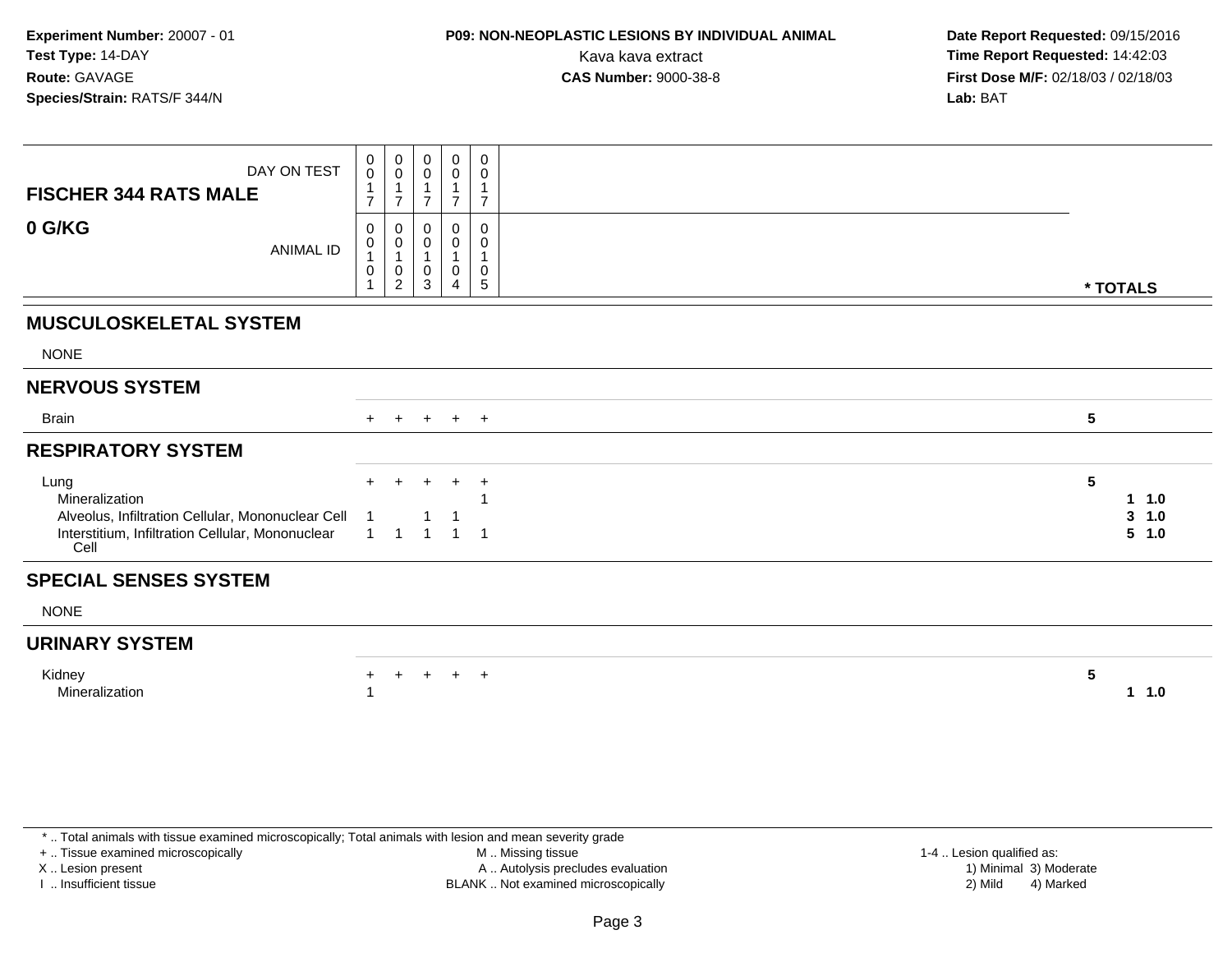# **P09: NON-NEOPLASTIC LESIONS BY INDIVIDUAL ANIMAL**

 **Date Report Requested:** 09/15/2016 Kava kava extract **Time Report Requested:** 14:42:03<br>**CAS Number:** 9000-38-8 **Time Report Requested:** 14:42:03 **First Dose M/F:** 02/18/03 / 02/18/03<br>**Lab:** BAT **Lab:** BAT

| DAY ON TEST<br><b>FISCHER 344 RATS MALE</b> | 0<br>0<br>$\overline{7}$ | 0<br>0<br>$\overline{7}$                                            | 0<br>$\mathbf 0$<br>$\overline{7}$                              | 0<br>0<br>$\overline{7}$ | $\mathbf 0$<br>0<br>$\mathbf{1}$<br>$\overline{7}$         |          |
|---------------------------------------------|--------------------------|---------------------------------------------------------------------|-----------------------------------------------------------------|--------------------------|------------------------------------------------------------|----------|
| 0.5 G/KG<br><b>ANIMAL ID</b>                | 0<br>0<br>4<br>0         | 0<br>$\mathbf 0$<br>$\overline{4}$<br>$\mathbf 0$<br>$\overline{2}$ | 0<br>$\mathbf 0$<br>$\overline{4}$<br>$\pmb{0}$<br>$\mathbf{3}$ | 0<br>0<br>4<br>0<br>4    | $\pmb{0}$<br>$\mathbf 0$<br>4<br>$\mathbf 0$<br>$\sqrt{5}$ | * TOTALS |
| <b>ALIMENTARY SYSTEM</b>                    |                          |                                                                     |                                                                 |                          |                                                            |          |
| <b>NONE</b>                                 |                          |                                                                     |                                                                 |                          |                                                            |          |
| <b>CARDIOVASCULAR SYSTEM</b>                |                          |                                                                     |                                                                 |                          |                                                            |          |
| <b>NONE</b>                                 |                          |                                                                     |                                                                 |                          |                                                            |          |
| <b>ENDOCRINE SYSTEM</b>                     |                          |                                                                     |                                                                 |                          |                                                            |          |
| <b>NONE</b>                                 |                          |                                                                     |                                                                 |                          |                                                            |          |
| <b>GENERAL BODY SYSTEM</b>                  |                          |                                                                     |                                                                 |                          |                                                            |          |
| <b>NONE</b>                                 |                          |                                                                     |                                                                 |                          |                                                            |          |
| <b>GENITAL SYSTEM</b>                       |                          |                                                                     |                                                                 |                          |                                                            |          |
| <b>NONE</b>                                 |                          |                                                                     |                                                                 |                          |                                                            |          |
| <b>HEMATOPOIETIC SYSTEM</b>                 |                          |                                                                     |                                                                 |                          |                                                            |          |
| <b>NONE</b>                                 |                          |                                                                     |                                                                 |                          |                                                            |          |
| <b>INTEGUMENTARY SYSTEM</b>                 |                          |                                                                     |                                                                 |                          |                                                            |          |

NONE

#### **MUSCULOSKELETAL SYSTEM**

NONE

\* .. Total animals with tissue examined microscopically; Total animals with lesion and mean severity grade

+ .. Tissue examined microscopically

X .. Lesion present

I .. Insufficient tissue

 M .. Missing tissueA .. Autolysis precludes evaluation

BLANK .. Not examined microscopically 2) Mild 4) Marked

1-4 .. Lesion qualified as:<br>1) Minimal 3) Moderate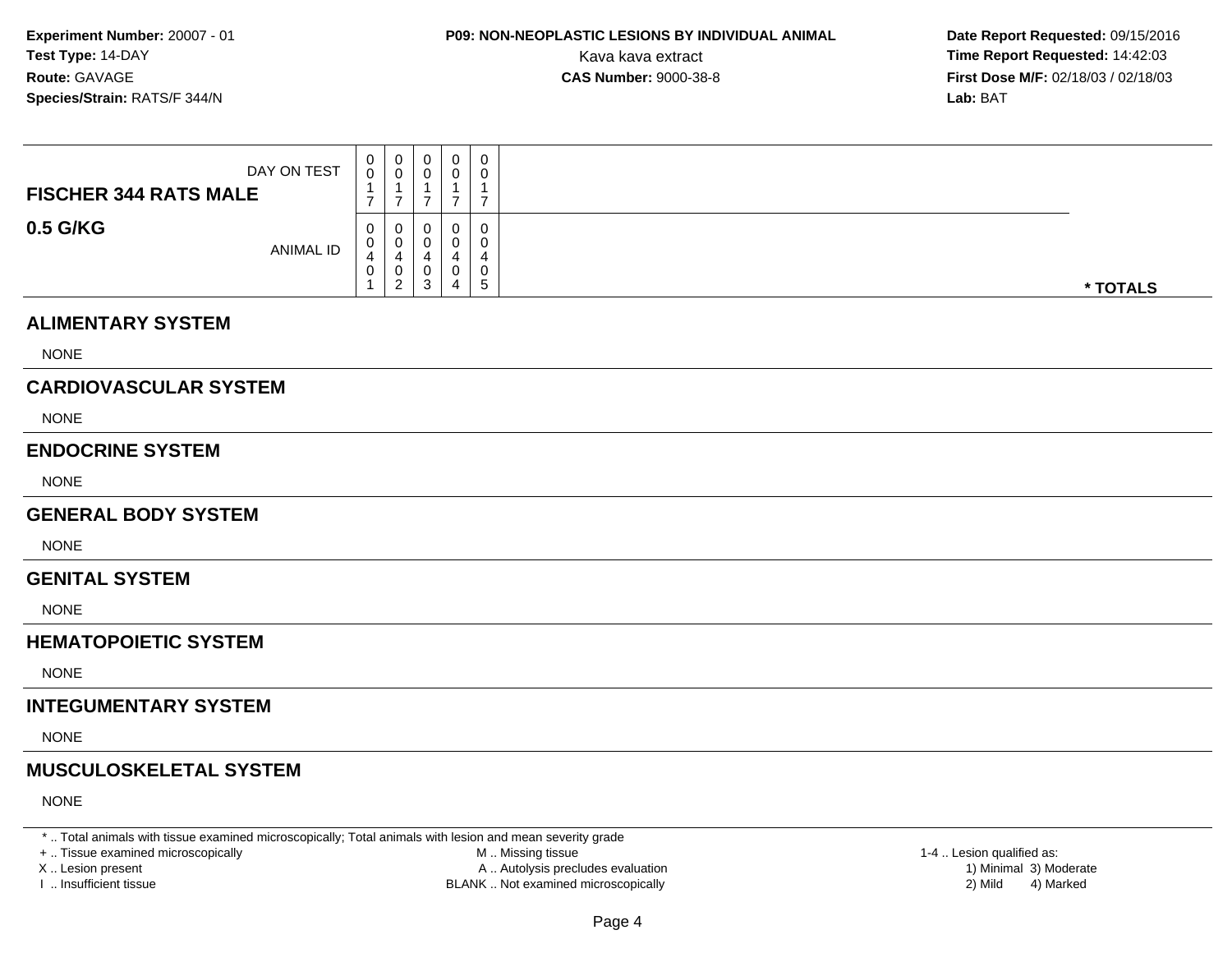### **P09: NON-NEOPLASTIC LESIONS BY INDIVIDUAL ANIMAL**

 **Date Report Requested:** 09/15/2016 Kava kava extract **Time Report Requested:** 14:42:03<br>**CAS Number:** 9000-38-8 **Time Report Requested:** 14:42:03 **First Dose M/F:** 02/18/03 / 02/18/03<br>**Lab:** BAT **Lab:** BAT

| DAY ON TEST<br><b>FISCHER 344 RATS MALE</b> |                  | v                | υ           | 0           | 0            |          |
|---------------------------------------------|------------------|------------------|-------------|-------------|--------------|----------|
| 0.5 G/KG                                    | <b>ANIMAL ID</b> | U<br>υ<br>4<br>U | u<br>u<br>w | 0<br>4<br>4 | υ<br>v<br>b. | * TOTALS |

#### **NERVOUS SYSTEM**

NONE

#### **RESPIRATORY SYSTEM**

| Lung                                                     |           |
|----------------------------------------------------------|-----------|
| Hemorrhage                                               | 2.0       |
| Alveolus, Infiltration Cellular, Mononuclear Cell        | $1 \t1.0$ |
| Interstitium, Infiltration Cellular, Mononuclear<br>Cell | $-1.0$    |

#### **SPECIAL SENSES SYSTEM**

NONE

#### **URINARY SYSTEM**

NONE

\* .. Total animals with tissue examined microscopically; Total animals with lesion and mean severity grade

+ .. Tissue examined microscopically

X .. Lesion present

I .. Insufficient tissue

 M .. Missing tissueA .. Autolysis precludes evaluation

BLANK .. Not examined microscopically 2) Mild 4) Marked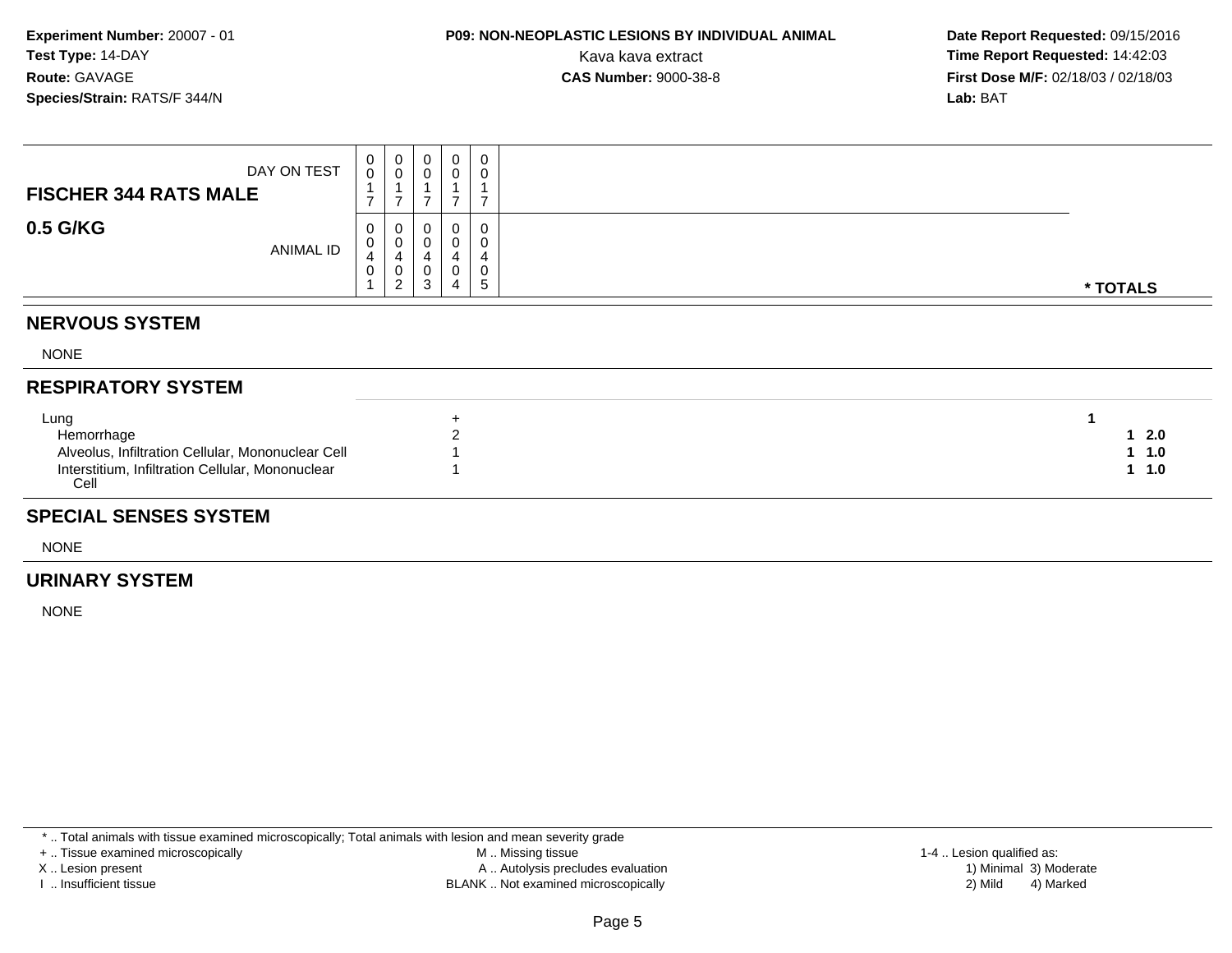# **P09: NON-NEOPLASTIC LESIONS BY INDIVIDUAL ANIMAL**

 **Date Report Requested:** 09/15/2016 Kava kava extract **Time Report Requested:** 14:42:03<br>**CAS Number:** 9000-38-8 **Time Report Requested:** 14:42:03 **First Dose M/F:** 02/18/03 / 02/18/03<br>**Lab:** BAT **Lab:** BAT

| DAY ON TEST<br><b>FISCHER 344 RATS MALE</b>      | $\mathbf 0$<br>0<br>$\mathbf{1}$<br>$\overline{7}$   | 0<br>0<br>1<br>$\overline{7}$           | $\boldsymbol{0}$<br>0<br>$\mathbf 1$<br>$\overline{7}$ | 0<br>0<br>1<br>$\overline{7}$ | $\mathbf 0$<br>0<br>1<br>$\overline{7}$ |                                  |
|--------------------------------------------------|------------------------------------------------------|-----------------------------------------|--------------------------------------------------------|-------------------------------|-----------------------------------------|----------------------------------|
| <b>1.0 G/KG</b><br><b>ANIMAL ID</b>              | 0<br>0<br>$\,$ 5 $\,$<br>$\pmb{0}$<br>$\overline{1}$ | 0<br>0<br>$\,$ 5 $\,$<br>$\pmb{0}$<br>2 | 0<br>0<br>$\overline{5}$<br>$\mathbf 0$<br>3           | 0<br>0<br>5<br>0<br>4         | 0<br>$\mathbf 0$<br>5<br>0<br>5         | * TOTALS                         |
| <b>ALIMENTARY SYSTEM</b>                         |                                                      |                                         |                                                        |                               |                                         |                                  |
| Liver<br>Infiltration Cellular, Mononuclear Cell | $+$                                                  | $\pm$                                   | $\pm$                                                  | $\ddot{}$                     | $\overline{+}$<br>-1                    | $\overline{\mathbf{5}}$<br>1 1.0 |
| <b>CARDIOVASCULAR SYSTEM</b>                     |                                                      |                                         |                                                        |                               |                                         |                                  |
| <b>NONE</b>                                      |                                                      |                                         |                                                        |                               |                                         |                                  |
| <b>ENDOCRINE SYSTEM</b>                          |                                                      |                                         |                                                        |                               |                                         |                                  |
| <b>NONE</b>                                      |                                                      |                                         |                                                        |                               |                                         |                                  |
| <b>GENERAL BODY SYSTEM</b>                       |                                                      |                                         |                                                        |                               |                                         |                                  |
| <b>NONE</b>                                      |                                                      |                                         |                                                        |                               |                                         |                                  |
| <b>GENITAL SYSTEM</b>                            |                                                      |                                         |                                                        |                               |                                         |                                  |
| <b>NONE</b>                                      |                                                      |                                         |                                                        |                               |                                         |                                  |
| <b>HEMATOPOIETIC SYSTEM</b>                      |                                                      |                                         |                                                        |                               |                                         |                                  |
| <b>NONE</b>                                      |                                                      |                                         |                                                        |                               |                                         |                                  |
| <b>INTEGUMENTARY SYSTEM</b>                      |                                                      |                                         |                                                        |                               |                                         |                                  |
| <b>NONE</b>                                      |                                                      |                                         |                                                        |                               |                                         |                                  |
| <b>MUSCULOSKELETAL SYSTEM</b>                    |                                                      |                                         |                                                        |                               |                                         |                                  |
|                                                  |                                                      |                                         |                                                        |                               |                                         |                                  |

\* .. Total animals with tissue examined microscopically; Total animals with lesion and mean severity grade

+ .. Tissue examined microscopically

X .. Lesion present

I .. Insufficient tissue

 M .. Missing tissueA .. Autolysis precludes evaluation

BLANK .. Not examined microscopically 2) Mild 4) Marked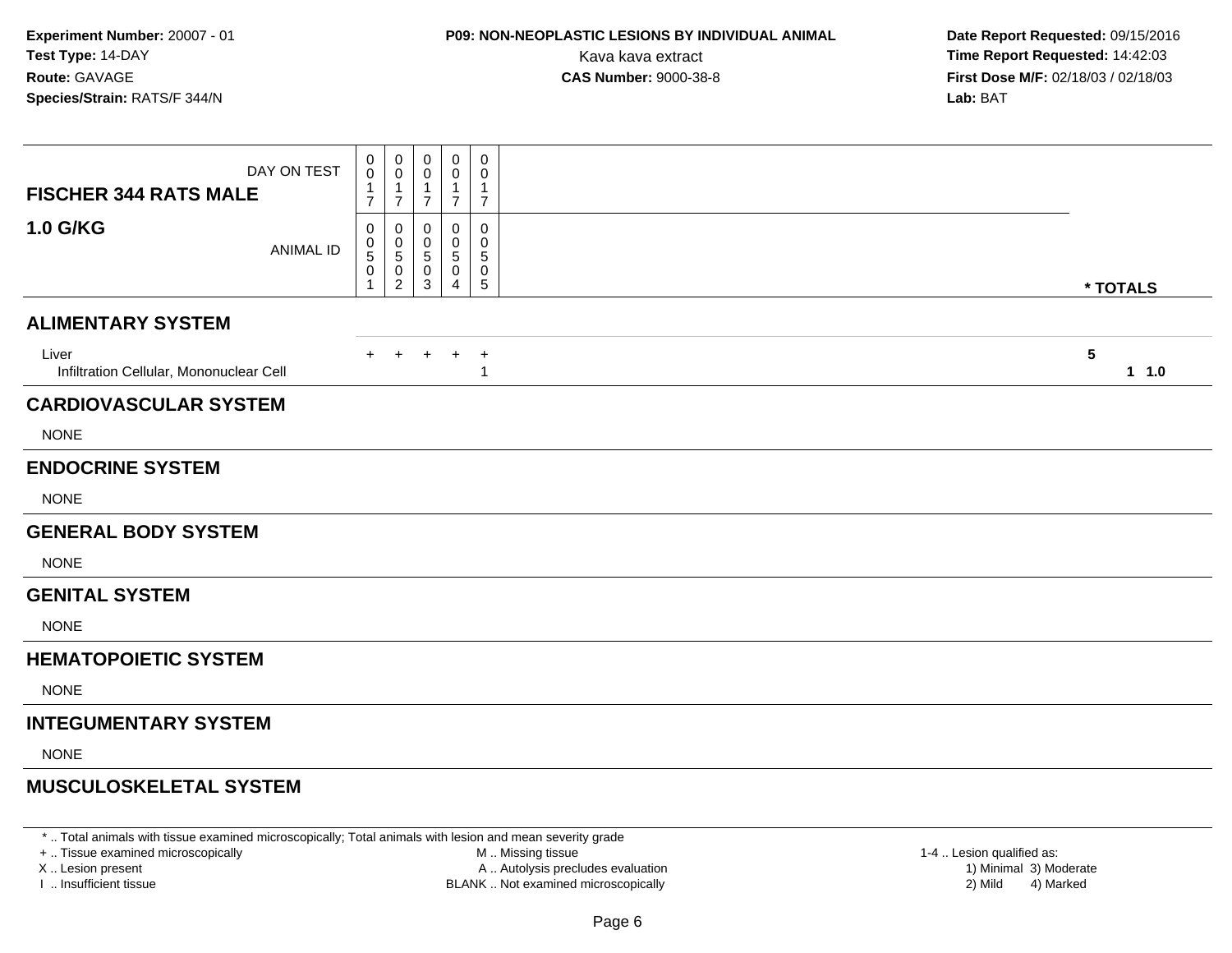# **P09: NON-NEOPLASTIC LESIONS BY INDIVIDUAL ANIMAL**

 **Date Report Requested:** 09/15/2016 Kava kava extract **Time Report Requested:** 14:42:03<br>**CAS Number:** 9000-38-8 **Time Report Requested:** 14:42:03 **First Dose M/F:** 02/18/03 / 02/18/03<br>**Lab:** BAT **Lab:** BAT

| DAY ON TEST<br><b>FISCHER 344 RATS MALE</b> | 0<br>0           | 0<br>v<br>-                         | 0<br>0                | $\mathbf 0$            | 0<br>-      |          |
|---------------------------------------------|------------------|-------------------------------------|-----------------------|------------------------|-------------|----------|
| <b>1.0 G/KG</b><br><b>ANIMAL ID</b>         | 0<br>0<br>5<br>0 | 0<br>U<br>. 5<br>U<br>າ<br><u>_</u> | 0<br>0<br>5<br>0<br>3 | 0<br><sub>5</sub><br>4 | 0<br>5<br>5 | * TOTALS |
| <b>NIONIE</b>                               |                  |                                     |                       |                        |             |          |

NONE

#### **NERVOUS SYSTEM**

NONE

#### **RESPIRATORY SYSTEM**

NONE

#### **SPECIAL SENSES SYSTEM**

NONE

#### **URINARY SYSTEM**

NONE

\* .. Total animals with tissue examined microscopically; Total animals with lesion and mean severity grade

+ .. Tissue examined microscopically

X .. Lesion present

I .. Insufficient tissue

 M .. Missing tissueA .. Autolysis precludes evaluation

BLANK .. Not examined microscopically 2) Mild 4) Marked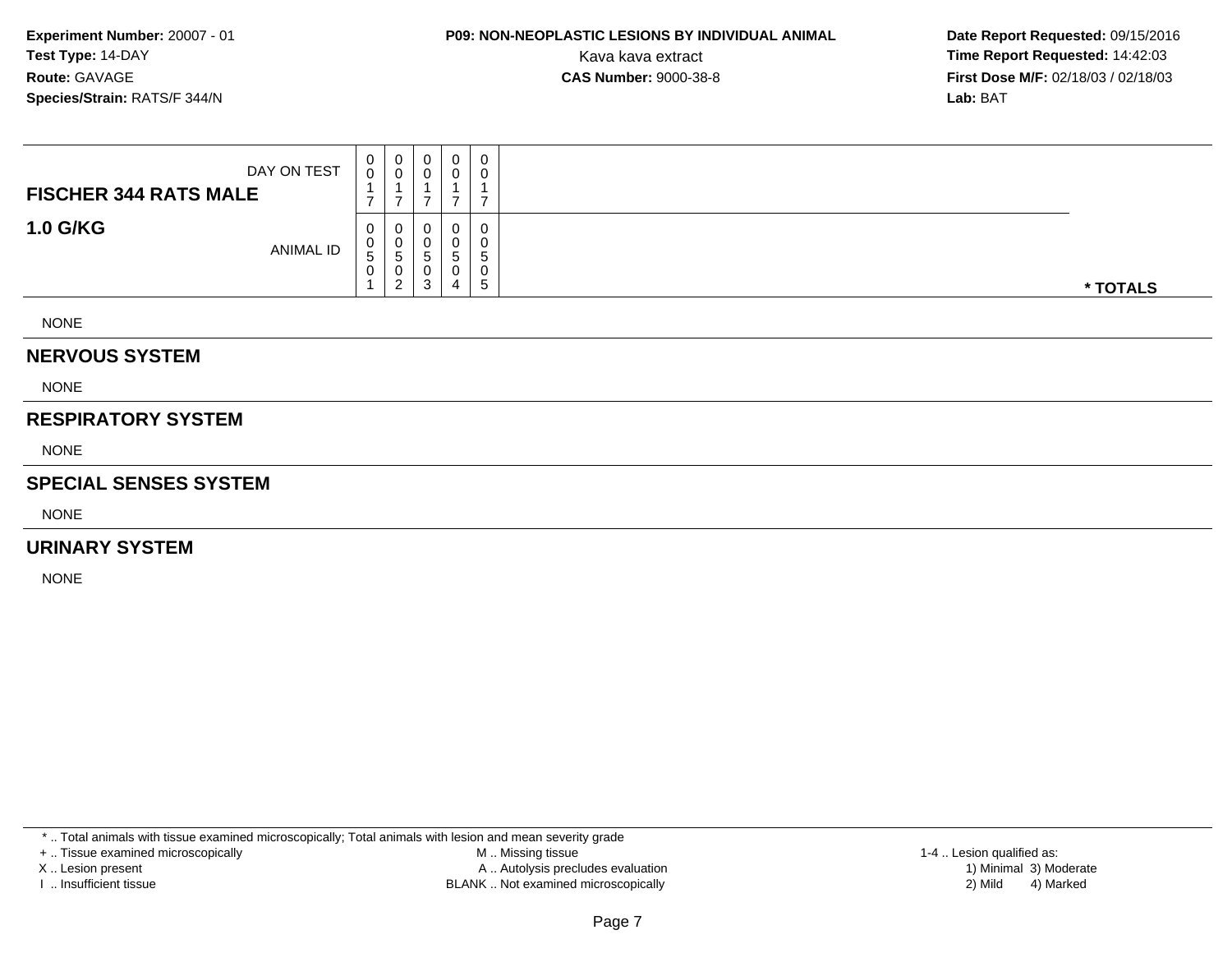### **P09: NON-NEOPLASTIC LESIONS BY INDIVIDUAL ANIMAL**

 **Date Report Requested:** 09/15/2016 Kava kava extract **Time Report Requested:** 14:42:03<br>**CAS Number:** 9000-38-8 **Time Report Requested:** 14:42:03 **First Dose M/F:** 02/18/03 / 02/18/03<br>**Lab:** BAT **Lab:** BAT

| DAY ON TEST<br><b>FISCHER 344 RATS MALE</b>                                                               | 0<br>0<br>$\overline{7}$ | $\mathbf 0$<br>$\pmb{0}$<br>$\mathbf{1}$<br>$\overline{7}$   | $\mathbf 0$<br>0<br>1<br>$\overline{7}$ | 0<br>0<br>$\mathbf{1}$<br>$\overline{7}$ | $\mathbf 0$<br>0<br>$\mathbf{1}$<br>$\overline{7}$ |                                 |
|-----------------------------------------------------------------------------------------------------------|--------------------------|--------------------------------------------------------------|-----------------------------------------|------------------------------------------|----------------------------------------------------|---------------------------------|
| <b>2.0 G/KG</b><br><b>ANIMAL ID</b>                                                                       | 0<br>0<br>6<br>0         | $\mathbf 0$<br>$_{6}^{\rm 0}$<br>$\pmb{0}$<br>$\overline{2}$ | $\Omega$<br>0<br>6<br>0<br>3            | $\mathbf 0$<br>0<br>6<br>0<br>4          | $\pmb{0}$<br>0<br>6<br>$\pmb{0}$<br>$\sqrt{5}$     | * TOTALS                        |
| <b>ALIMENTARY SYSTEM</b>                                                                                  |                          |                                                              |                                         |                                          |                                                    |                                 |
| Liver<br>Hepatodiaphragmatic Nodule<br>Infiltration Cellular, Mononuclear Cell<br>Hepatocyte, Hypertrophy | $\pm$<br>$\mathbf{1}$    | $\ddot{}$<br>$\mathbf{1}$                                    | $+$<br>-1<br>$\mathbf{1}$               | $+$<br>$\mathbf{1}$                      | $+$<br>-1<br>$\overline{1}$                        | 5<br>11.0<br>1.0<br>4<br>5, 1.0 |
| <b>CARDIOVASCULAR SYSTEM</b>                                                                              |                          |                                                              |                                         |                                          |                                                    |                                 |
| <b>NONE</b>                                                                                               |                          |                                                              |                                         |                                          |                                                    |                                 |
| <b>ENDOCRINE SYSTEM</b>                                                                                   |                          |                                                              |                                         |                                          |                                                    |                                 |
| <b>NONE</b>                                                                                               |                          |                                                              |                                         |                                          |                                                    |                                 |
| <b>GENERAL BODY SYSTEM</b>                                                                                |                          |                                                              |                                         |                                          |                                                    |                                 |
| <b>NONE</b>                                                                                               |                          |                                                              |                                         |                                          |                                                    |                                 |
| <b>GENITAL SYSTEM</b>                                                                                     |                          |                                                              |                                         |                                          |                                                    |                                 |
| <b>NONE</b>                                                                                               |                          |                                                              |                                         |                                          |                                                    |                                 |
| <b>HEMATOPOIETIC SYSTEM</b>                                                                               |                          |                                                              |                                         |                                          |                                                    |                                 |
| <b>NONE</b>                                                                                               |                          |                                                              |                                         |                                          |                                                    |                                 |
| <b>INTEGUMENTARY SYSTEM</b>                                                                               |                          |                                                              |                                         |                                          |                                                    |                                 |
| <b>NONE</b>                                                                                               |                          |                                                              |                                         |                                          |                                                    |                                 |

\* .. Total animals with tissue examined microscopically; Total animals with lesion and mean severity grade

+ .. Tissue examined microscopically

X .. Lesion present

I .. Insufficient tissue

M .. Missing tissue

 Lesion present A .. Autolysis precludes evaluation 1) Minimal 3) ModerateBLANK .. Not examined microscopically 2) Mild 4) Marked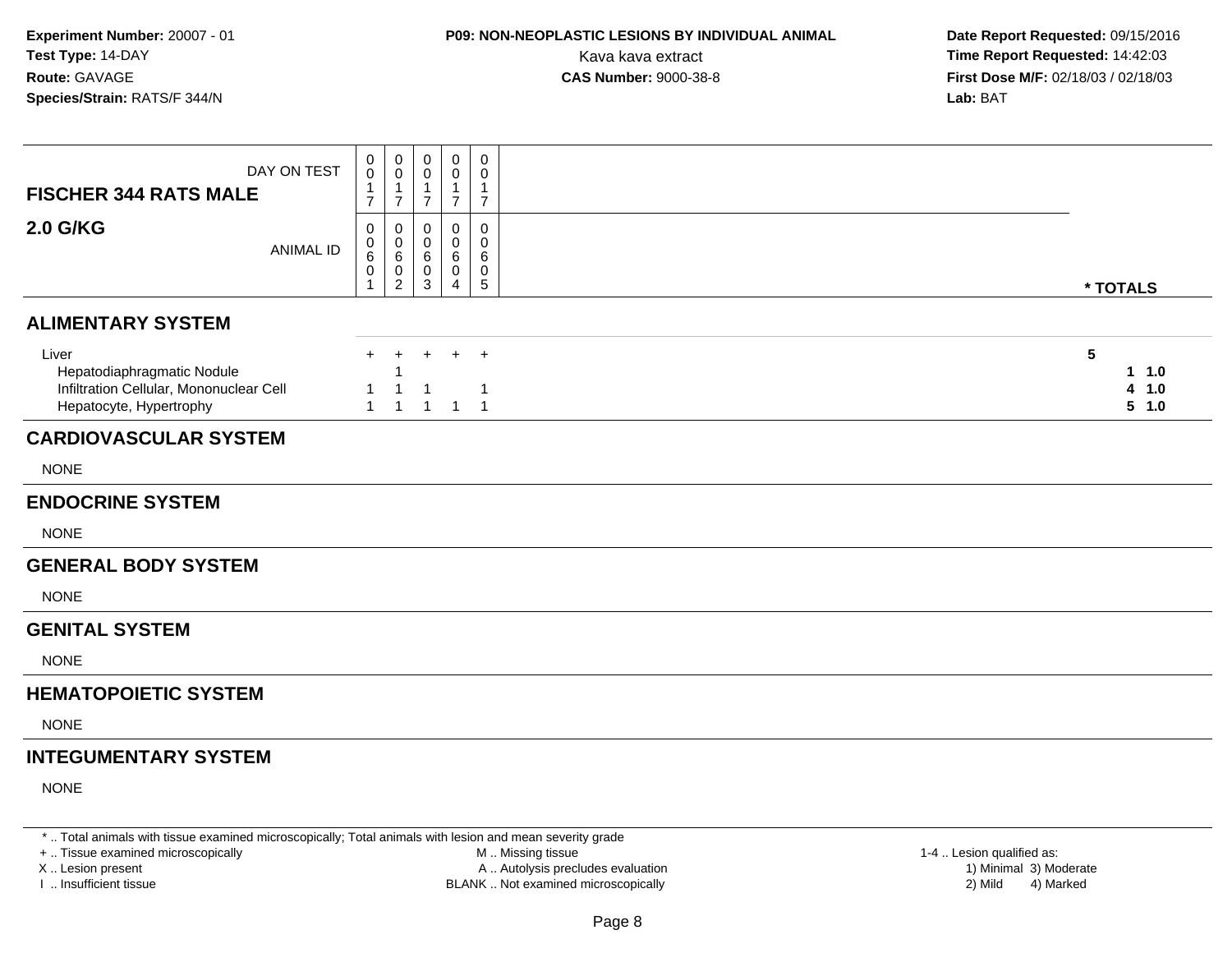## **P09: NON-NEOPLASTIC LESIONS BY INDIVIDUAL ANIMAL**

 **Date Report Requested:** 09/15/2016 Kava kava extract **Time Report Requested:** 14:42:03<br>**CAS Number:** 9000-38-8 **Time Report Requested:** 14:42:03 **First Dose M/F:** 02/18/03 / 02/18/03<br>**Lab:** BAT **Lab:** BAT

| DAY ON TEST<br><b>FISCHER 344 RATS MALE</b>                                                                           | 0<br>$\mathsf{O}\xspace$<br>$\overline{ }$<br>$\overline{ }$ | $\boldsymbol{0}$<br>$\mathbf 0$                                           | 0<br>$\mathbf 0$      | 0<br>0<br>⇁                   | 0<br>0<br>1<br>$\overline{7}$             |                                     |
|-----------------------------------------------------------------------------------------------------------------------|--------------------------------------------------------------|---------------------------------------------------------------------------|-----------------------|-------------------------------|-------------------------------------------|-------------------------------------|
| <b>2.0 G/KG</b><br>ANIMAL ID                                                                                          | 0<br>0<br>6<br>0                                             | 0<br>$\begin{array}{c} 0 \\ 6 \end{array}$<br>$\pmb{0}$<br>$\overline{2}$ | 0<br>0<br>6<br>0<br>3 | 0<br>$\pmb{0}$<br>6<br>0<br>4 | 0<br>$\pmb{0}$<br>$\,6$<br>$\pmb{0}$<br>5 | * TOTALS                            |
| <b>MUSCULOSKELETAL SYSTEM</b>                                                                                         |                                                              |                                                                           |                       |                               |                                           |                                     |
| <b>NONE</b>                                                                                                           |                                                              |                                                                           |                       |                               |                                           |                                     |
| <b>NERVOUS SYSTEM</b>                                                                                                 |                                                              |                                                                           |                       |                               |                                           |                                     |
| <b>Brain</b>                                                                                                          | $+$                                                          | $+$                                                                       | $+$                   | $+$ $+$                       |                                           | $5\phantom{.0}$                     |
| <b>RESPIRATORY SYSTEM</b>                                                                                             |                                                              |                                                                           |                       |                               |                                           |                                     |
| Lung<br>Alveolus, Infiltration Cellular, Mononuclear Cell<br>Interstitium, Infiltration Cellular, Mononuclear<br>Cell |                                                              | ÷                                                                         |                       | $\ddot{}$<br>$\overline{1}$   | $\ddot{}$<br>1                            | $5\phantom{.0}$<br>$5$ 1.0<br>5 1.0 |
| <b>SPECIAL SENSES SYSTEM</b>                                                                                          |                                                              |                                                                           |                       |                               |                                           |                                     |
| <b>NONE</b>                                                                                                           |                                                              |                                                                           |                       |                               |                                           |                                     |
| <b>URINARY SYSTEM</b>                                                                                                 |                                                              |                                                                           |                       |                               |                                           |                                     |
| Kidney                                                                                                                |                                                              |                                                                           | $+$                   | $+$                           | $+$                                       | 5                                   |

#### \*\*\* END OF MALE DATA \*\*\*

\* .. Total animals with tissue examined microscopically; Total animals with lesion and mean severity grade

+ .. Tissue examined microscopically

X .. Lesion present

I .. Insufficient tissue

 M .. Missing tissueA .. Autolysis precludes evaluation

1-4 .. Lesion qualified as:<br>1) Minimal 3) Moderate BLANK .. Not examined microscopically 2) Mild 4) Marked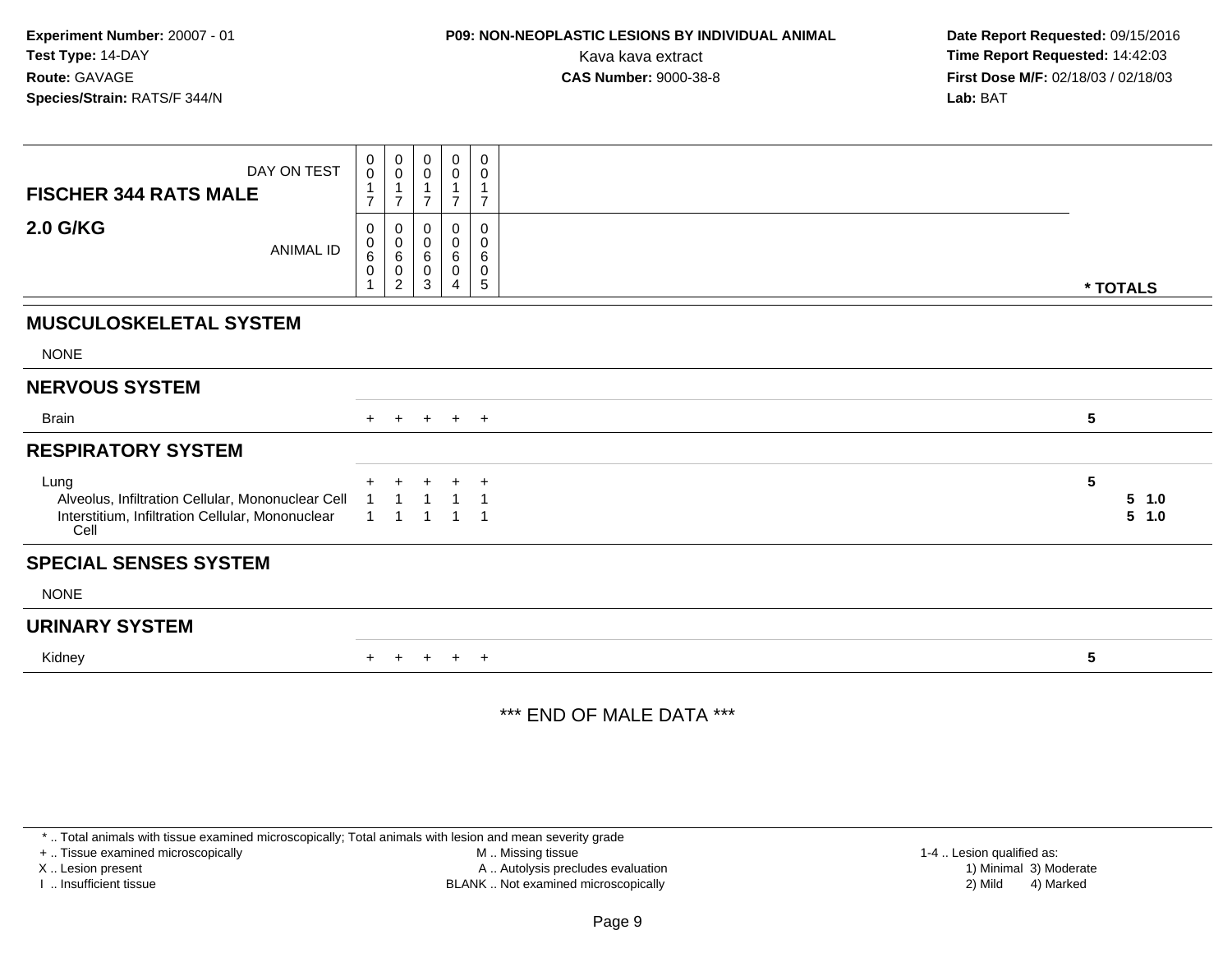# **P09: NON-NEOPLASTIC LESIONS BY INDIVIDUAL ANIMAL**

 **Date Report Requested:** 09/15/2016 Kava kava extract **Time Report Requested:** 14:42:03<br>**CAS Number:** 9000-38-8 **Time Report Requested:** 14:42:03 **First Dose M/F:** 02/18/03 / 02/18/03<br>**Lab:** BAT **Lab:** BAT

| DAY ON TEST<br><b>FISCHER 344 RATS FEMALE</b>    | 0<br>0<br>$\overline{7}$   | $\mathbf 0$<br>0<br>$\mathbf 1$<br>$\overline{7}$        | 0<br>$\overline{7}$    | 0<br>0<br>-1<br>$\overline{7}$ | 0<br>0<br>1<br>$\overline{7}$ |            |       |
|--------------------------------------------------|----------------------------|----------------------------------------------------------|------------------------|--------------------------------|-------------------------------|------------|-------|
| 0 G/KG<br><b>ANIMAL ID</b>                       | 0<br>0<br>1<br>$\,$ 5 $\,$ | 0<br>0<br>$\overline{1}$<br>$\sqrt{5}$<br>$\overline{2}$ | 0<br>0<br>-1<br>5<br>3 | 0<br>0<br>5<br>4               | 0<br>0<br>5<br>5              | * TOTALS   |       |
| <b>ALIMENTARY SYSTEM</b>                         |                            |                                                          |                        |                                |                               |            |       |
| Liver<br>Infiltration Cellular, Mononuclear Cell | $^+$<br>$\mathbf{1}$       | $+$<br>$\overline{1}$                                    | $+$<br>$\mathbf{1}$    | $+$ $+$<br>$1 \quad 1$         |                               | $\sqrt{5}$ | 5 1.0 |
| <b>CARDIOVASCULAR SYSTEM</b>                     |                            |                                                          |                        |                                |                               |            |       |
| <b>NONE</b>                                      |                            |                                                          |                        |                                |                               |            |       |
| <b>ENDOCRINE SYSTEM</b>                          |                            |                                                          |                        |                                |                               |            |       |
| <b>NONE</b>                                      |                            |                                                          |                        |                                |                               |            |       |
| <b>GENERAL BODY SYSTEM</b>                       |                            |                                                          |                        |                                |                               |            |       |
| <b>NONE</b>                                      |                            |                                                          |                        |                                |                               |            |       |
| <b>GENITAL SYSTEM</b>                            |                            |                                                          |                        |                                |                               |            |       |
| <b>NONE</b>                                      |                            |                                                          |                        |                                |                               |            |       |
| <b>HEMATOPOIETIC SYSTEM</b>                      |                            |                                                          |                        |                                |                               |            |       |
| <b>NONE</b>                                      |                            |                                                          |                        |                                |                               |            |       |
| <b>INTEGUMENTARY SYSTEM</b>                      |                            |                                                          |                        |                                |                               |            |       |
| <b>NONE</b>                                      |                            |                                                          |                        |                                |                               |            |       |
| <b>MUSCULOSKELETAL SYSTEM</b>                    |                            |                                                          |                        |                                |                               |            |       |

\* .. Total animals with tissue examined microscopically; Total animals with lesion and mean severity grade

+ .. Tissue examined microscopically

X .. Lesion present

I .. Insufficient tissue

 M .. Missing tissueA .. Autolysis precludes evaluation

BLANK .. Not examined microscopically 2) Mild 4) Marked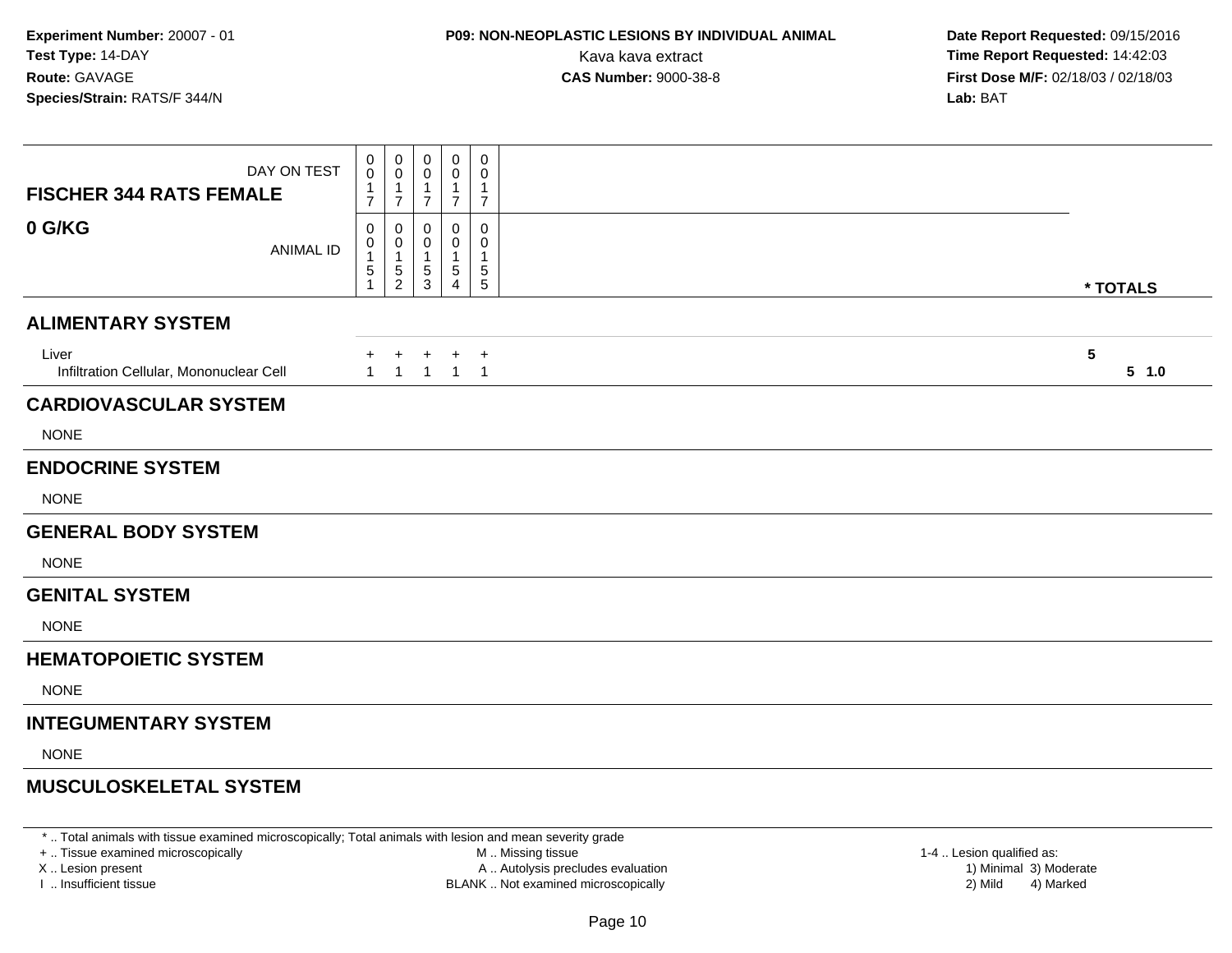# **P09: NON-NEOPLASTIC LESIONS BY INDIVIDUAL ANIMAL**

 **Date Report Requested:** 09/15/2016 Kava kava extract **Time Report Requested:** 14:42:03<br>**CAS Number:** 9000-38-8 **Time Report Requested:** 14:42:03 **First Dose M/F:** 02/18/03 / 02/18/03<br>**Lab:** BAT **Lab:** BAT

| DAY ON TEST<br><b>FISCHER 344 RATS FEMALE</b>                                                                         | 0<br>$\mathbf 0$<br>$\mathbf{1}$<br>$\overline{7}$        | 0<br>$\pmb{0}$<br>$\mathbf{1}$<br>$\overline{7}$   | 0<br>0                  | 0<br>$\pmb{0}$<br>$\overline{7}$       | 0<br>0<br>$\mathbf{1}$<br>$\overline{7}$        |                      |
|-----------------------------------------------------------------------------------------------------------------------|-----------------------------------------------------------|----------------------------------------------------|-------------------------|----------------------------------------|-------------------------------------------------|----------------------|
| 0 G/KG<br><b>ANIMAL ID</b>                                                                                            | $\pmb{0}$<br>$\pmb{0}$<br>$\mathbf{1}$<br>$5\phantom{.0}$ | 0<br>$\pmb{0}$<br>$\mathbf{1}$<br>$\,$ 5 $\,$<br>2 | 0<br>0<br>5<br>3        | 0<br>$\pmb{0}$<br>1<br>$\sqrt{5}$<br>4 | 0<br>$\pmb{0}$<br>1<br>$\sqrt{5}$<br>$\sqrt{5}$ | * TOTALS             |
| <b>NONE</b>                                                                                                           |                                                           |                                                    |                         |                                        |                                                 |                      |
| <b>NERVOUS SYSTEM</b>                                                                                                 |                                                           |                                                    |                         |                                        |                                                 |                      |
| <b>Brain</b>                                                                                                          | $+$                                                       | $+$                                                |                         | $+$ $+$ $+$                            |                                                 | 5                    |
| <b>RESPIRATORY SYSTEM</b>                                                                                             |                                                           |                                                    |                         |                                        |                                                 |                      |
| Lung<br>Alveolus, Infiltration Cellular, Mononuclear Cell<br>Interstitium, Infiltration Cellular, Mononuclear<br>Cell | $\overline{1}$                                            | $\ddot{}$<br>$\overline{1}$<br>$\overline{1}$      | $\pm$<br>$\overline{1}$ | $1 \quad 1$                            | $+$ $+$                                         | 5<br>3, 1.0<br>5 1.0 |
| <b>SPECIAL SENSES SYSTEM</b>                                                                                          |                                                           |                                                    |                         |                                        |                                                 |                      |
| <b>NONE</b>                                                                                                           |                                                           |                                                    |                         |                                        |                                                 |                      |
| <b>URINARY SYSTEM</b>                                                                                                 |                                                           |                                                    |                         |                                        |                                                 |                      |
| Kidney<br>Infiltration Cellular, Mononuclear Cell                                                                     | $+$                                                       | $+$                                                | $+$                     | $+$                                    | $+$                                             | 5<br>1.0             |

\* .. Total animals with tissue examined microscopically; Total animals with lesion and mean severity grade

+ .. Tissue examined microscopically

X .. Lesion present

I .. Insufficient tissue

 M .. Missing tissueA .. Autolysis precludes evaluation

BLANK .. Not examined microscopically 2) Mild 4) Marked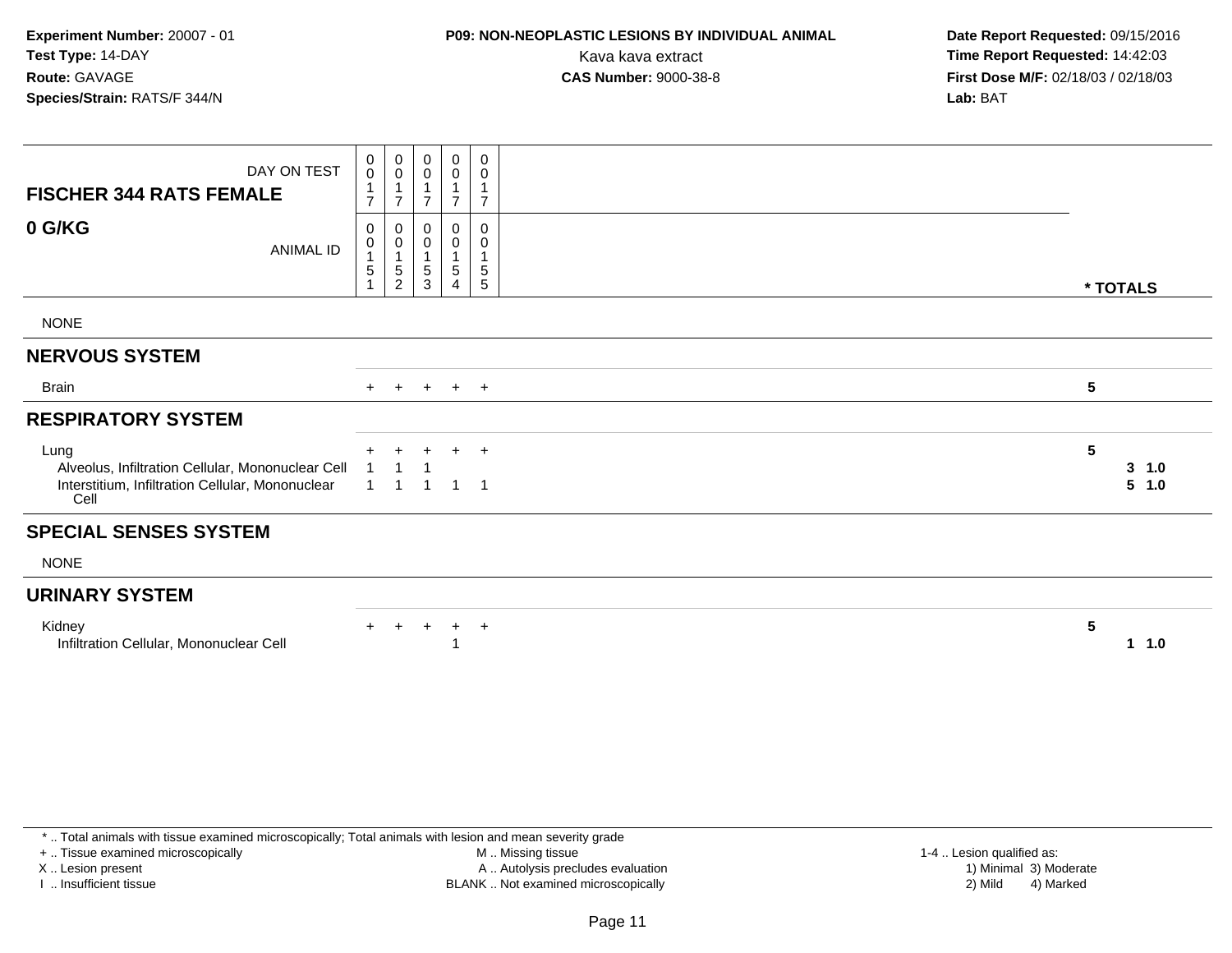## **P09: NON-NEOPLASTIC LESIONS BY INDIVIDUAL ANIMAL**

 **Date Report Requested:** 09/15/2016 Kava kava extract **Time Report Requested:** 14:42:03<br>**CAS Number:** 9000-38-8 **Time Report Requested:** 14:42:03 **First Dose M/F:** 02/18/03 / 02/18/03<br>**Lab:** BAT **Lab:** BAT

| DAY ON TEST<br><b>FISCHER 344 RATS FEMALE</b>    | 0<br>0<br>$\overline{7}$ | $\pmb{0}$<br>$\mathbf 0$<br>-1<br>$\overline{7}$    | 0<br>0<br>-1<br>$\overline{7}$     | 0<br>0<br>1<br>$\overline{7}$ | 0<br>0<br>1<br>$\overline{7}$               |                          |
|--------------------------------------------------|--------------------------|-----------------------------------------------------|------------------------------------|-------------------------------|---------------------------------------------|--------------------------|
| 0.125 G/KG<br><b>ANIMAL ID</b>                   | 0<br>0<br>$rac{2}{5}$    | 0<br>$\mathbf 0$<br>$\frac{2}{5}$<br>$\overline{2}$ | 0<br>0<br>$\overline{2}$<br>5<br>3 | 0<br>0<br>2<br>5<br>Δ         | 0<br>0<br>$\overline{c}$<br>$\sqrt{5}$<br>5 | * TOTALS                 |
| <b>ALIMENTARY SYSTEM</b>                         |                          |                                                     |                                    |                               |                                             |                          |
| Liver<br>Infiltration Cellular, Mononuclear Cell | $+$<br>$\mathbf{1}$      | $+$<br>$\overline{1}$                               | $+$                                |                               | $+$ $+$<br>$\overline{1}$                   | $5\phantom{.0}$<br>3 1.0 |
| <b>CARDIOVASCULAR SYSTEM</b>                     |                          |                                                     |                                    |                               |                                             |                          |
| <b>NONE</b>                                      |                          |                                                     |                                    |                               |                                             |                          |
| <b>ENDOCRINE SYSTEM</b>                          |                          |                                                     |                                    |                               |                                             |                          |
| <b>NONE</b>                                      |                          |                                                     |                                    |                               |                                             |                          |
| <b>GENERAL BODY SYSTEM</b>                       |                          |                                                     |                                    |                               |                                             |                          |
| <b>NONE</b>                                      |                          |                                                     |                                    |                               |                                             |                          |
| <b>GENITAL SYSTEM</b>                            |                          |                                                     |                                    |                               |                                             |                          |
| <b>NONE</b>                                      |                          |                                                     |                                    |                               |                                             |                          |
| <b>HEMATOPOIETIC SYSTEM</b>                      |                          |                                                     |                                    |                               |                                             |                          |
| <b>NONE</b>                                      |                          |                                                     |                                    |                               |                                             |                          |
| <b>INTEGUMENTARY SYSTEM</b>                      |                          |                                                     |                                    |                               |                                             |                          |
| <b>NONE</b>                                      |                          |                                                     |                                    |                               |                                             |                          |
| <b>MUSCULOSKELETAL SYSTEM</b>                    |                          |                                                     |                                    |                               |                                             |                          |

\* .. Total animals with tissue examined microscopically; Total animals with lesion and mean severity grade

+ .. Tissue examined microscopically

X .. Lesion present

I .. Insufficient tissue

 M .. Missing tissueA .. Autolysis precludes evaluation

 1-4 .. Lesion qualified as: BLANK .. Not examined microscopically 2) Mild 4) Marked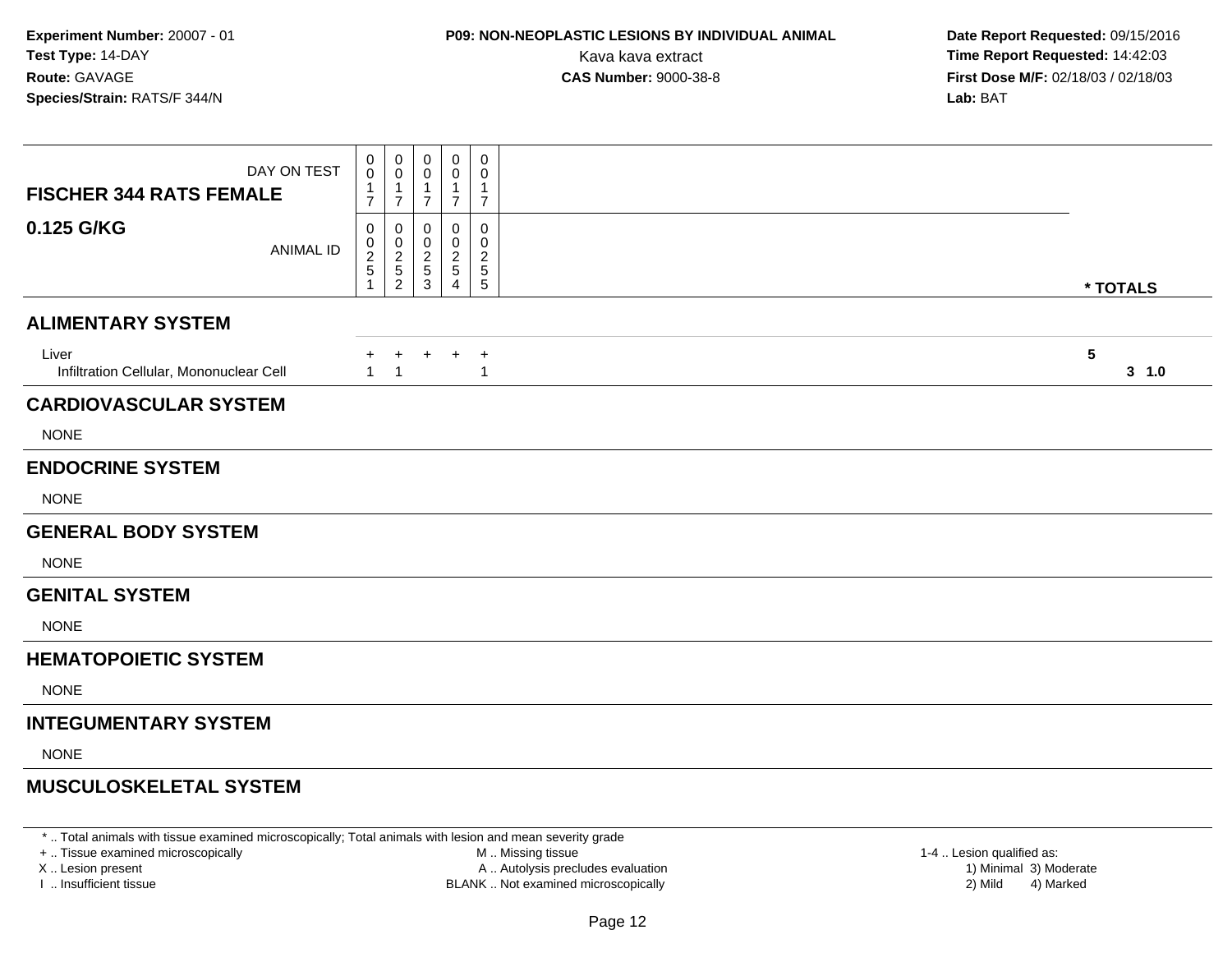# **P09: NON-NEOPLASTIC LESIONS BY INDIVIDUAL ANIMAL**

 **Date Report Requested:** 09/15/2016 Kava kava extract **Time Report Requested:** 14:42:03<br>**CAS Number:** 9000-38-8 **Time Report Requested:** 14:42:03 **First Dose M/F:** 02/18/03 / 02/18/03<br>**Lab:** BAT **Lab:** BAT

| DAY ON TEST<br><b>FISCHER 344 RATS FEMALE</b> | U           | 0<br>v                      | 0<br>υ      | 0            | 0<br>0                                                       |          |
|-----------------------------------------------|-------------|-----------------------------|-------------|--------------|--------------------------------------------------------------|----------|
| 0.125 G/KG<br>ANIMAL ID                       | U<br>∠<br>G | U<br>U<br>_<br>.5<br>⌒<br>▵ | 0<br>∽<br>ు | 0<br>່ວ<br>4 | 0<br>0<br>$\sim$<br><u>_</u><br><sub>5</sub><br><sub>5</sub> | * TOTALS |

NONE

#### **NERVOUS SYSTEM**

NONE

#### **RESPIRATORY SYSTEM**

NONE

#### **SPECIAL SENSES SYSTEM**

NONE

#### **URINARY SYSTEM**

NONE

\* .. Total animals with tissue examined microscopically; Total animals with lesion and mean severity grade

+ .. Tissue examined microscopically

X .. Lesion present

I .. Insufficient tissue

 M .. Missing tissueA .. Autolysis precludes evaluation

BLANK .. Not examined microscopically 2) Mild 4) Marked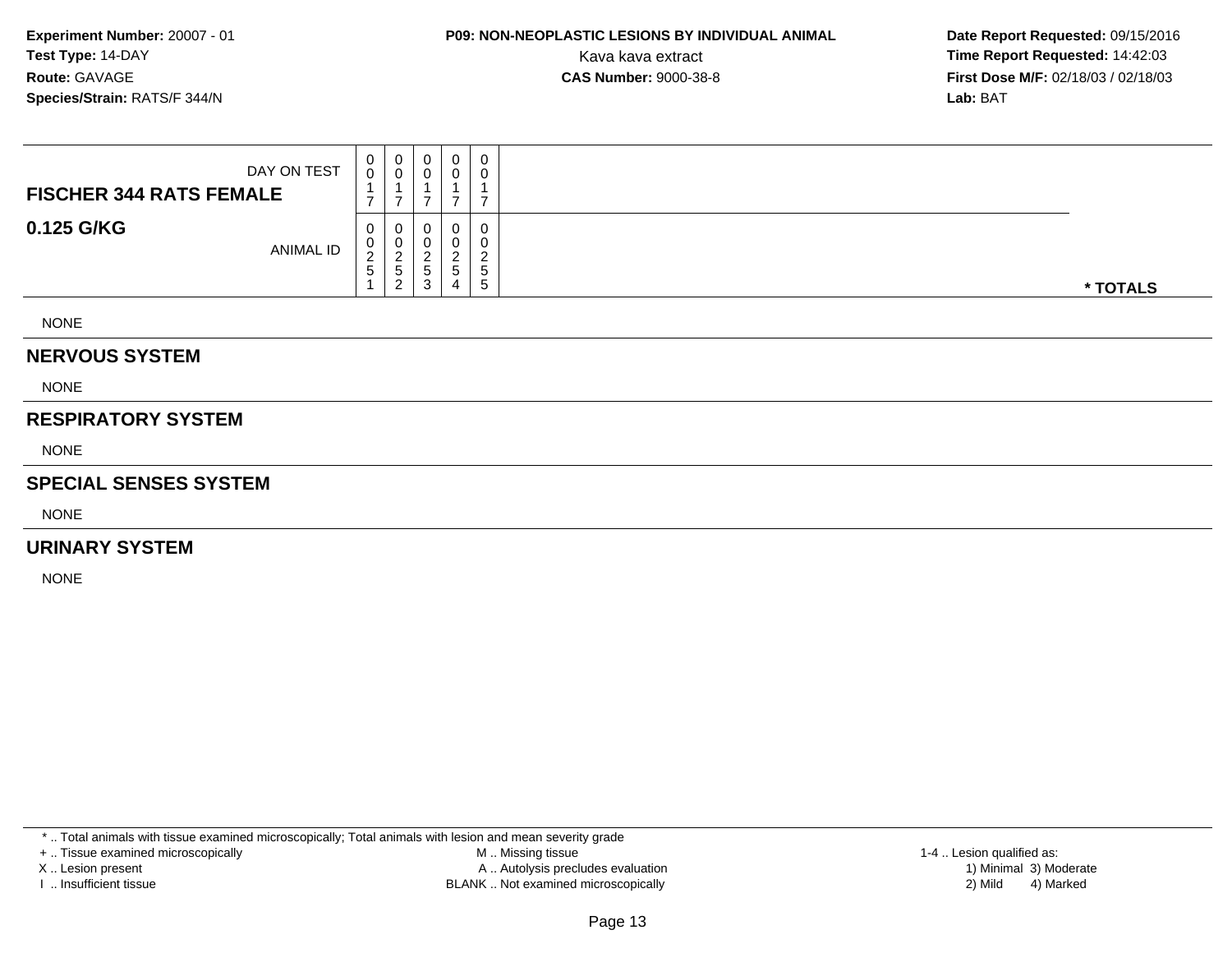### **P09: NON-NEOPLASTIC LESIONS BY INDIVIDUAL ANIMAL**

 **Date Report Requested:** 09/15/2016 Kava kava extract **Time Report Requested:** 14:42:03<br>**CAS Number:** 9000-38-8 **Time Report Requested:** 14:42:03 **First Dose M/F:** 02/18/03 / 02/18/03<br>**Lab:** BAT **Lab:** BAT

| DAY ON TEST<br><b>FISCHER 344 RATS FEMALE</b>                                                             | 0<br>$\overline{0}$<br>$\mathbf{1}$<br>$\overline{7}$ | $\mathbf 0$<br>$\mathbf 0$<br>$\mathbf{1}$<br>$\overline{7}$   | $\mathbf 0$<br>0<br>1<br>$\overline{7}$                                                 | $\mathbf 0$<br>0<br>$\overline{1}$<br>$\overline{7}$            | $\mathbf 0$<br>0<br>$\mathbf{1}$<br>$\overline{7}$          |                              |
|-----------------------------------------------------------------------------------------------------------|-------------------------------------------------------|----------------------------------------------------------------|-----------------------------------------------------------------------------------------|-----------------------------------------------------------------|-------------------------------------------------------------|------------------------------|
| 0.25 G/KG<br><b>ANIMAL ID</b>                                                                             | 0<br>$\begin{array}{c} 0 \\ 3 \\ 5 \end{array}$<br>1  | $\mathbf 0$<br>$\begin{array}{c} 0 \\ 3 \\ 5 \\ 2 \end{array}$ | $\mathbf{0}$<br>$\mathbf 0$<br>$\ensuremath{\mathsf{3}}$<br>$\,$ 5 $\,$<br>$\mathbf{3}$ | $\mathbf 0$<br>0<br>$\mathsf 3$<br>$\sqrt{5}$<br>$\overline{4}$ | $\mathbf 0$<br>$\mathbf 0$<br>3<br>$\sqrt{5}$<br>$\sqrt{5}$ | * TOTALS                     |
| <b>ALIMENTARY SYSTEM</b>                                                                                  |                                                       |                                                                |                                                                                         |                                                                 |                                                             |                              |
| Liver<br>Hepatodiaphragmatic Nodule<br>Infiltration Cellular, Mononuclear Cell<br>Hepatocyte, Hypertrophy | $\ddot{}$                                             | $\pm$                                                          |                                                                                         |                                                                 | $\overline{ }$                                              | 5<br>2 1.0<br>5 1.0<br>5 1.0 |
| <b>CARDIOVASCULAR SYSTEM</b>                                                                              |                                                       |                                                                |                                                                                         |                                                                 |                                                             |                              |
| <b>NONE</b>                                                                                               |                                                       |                                                                |                                                                                         |                                                                 |                                                             |                              |
| <b>ENDOCRINE SYSTEM</b>                                                                                   |                                                       |                                                                |                                                                                         |                                                                 |                                                             |                              |
| <b>NONE</b>                                                                                               |                                                       |                                                                |                                                                                         |                                                                 |                                                             |                              |
| <b>GENERAL BODY SYSTEM</b>                                                                                |                                                       |                                                                |                                                                                         |                                                                 |                                                             |                              |
| <b>NONE</b>                                                                                               |                                                       |                                                                |                                                                                         |                                                                 |                                                             |                              |
| <b>GENITAL SYSTEM</b>                                                                                     |                                                       |                                                                |                                                                                         |                                                                 |                                                             |                              |
| <b>NONE</b>                                                                                               |                                                       |                                                                |                                                                                         |                                                                 |                                                             |                              |
| <b>HEMATOPOIETIC SYSTEM</b>                                                                               |                                                       |                                                                |                                                                                         |                                                                 |                                                             |                              |
| <b>NONE</b>                                                                                               |                                                       |                                                                |                                                                                         |                                                                 |                                                             |                              |
| <b>INTEGUMENTARY SYSTEM</b>                                                                               |                                                       |                                                                |                                                                                         |                                                                 |                                                             |                              |
| <b>NONE</b>                                                                                               |                                                       |                                                                |                                                                                         |                                                                 |                                                             |                              |

\* .. Total animals with tissue examined microscopically; Total animals with lesion and mean severity grade

+ .. Tissue examined microscopically

X .. Lesion present

I .. Insufficient tissue

 M .. Missing tissueA .. Autolysis precludes evaluation

BLANK .. Not examined microscopically 2) Mild 4) Marked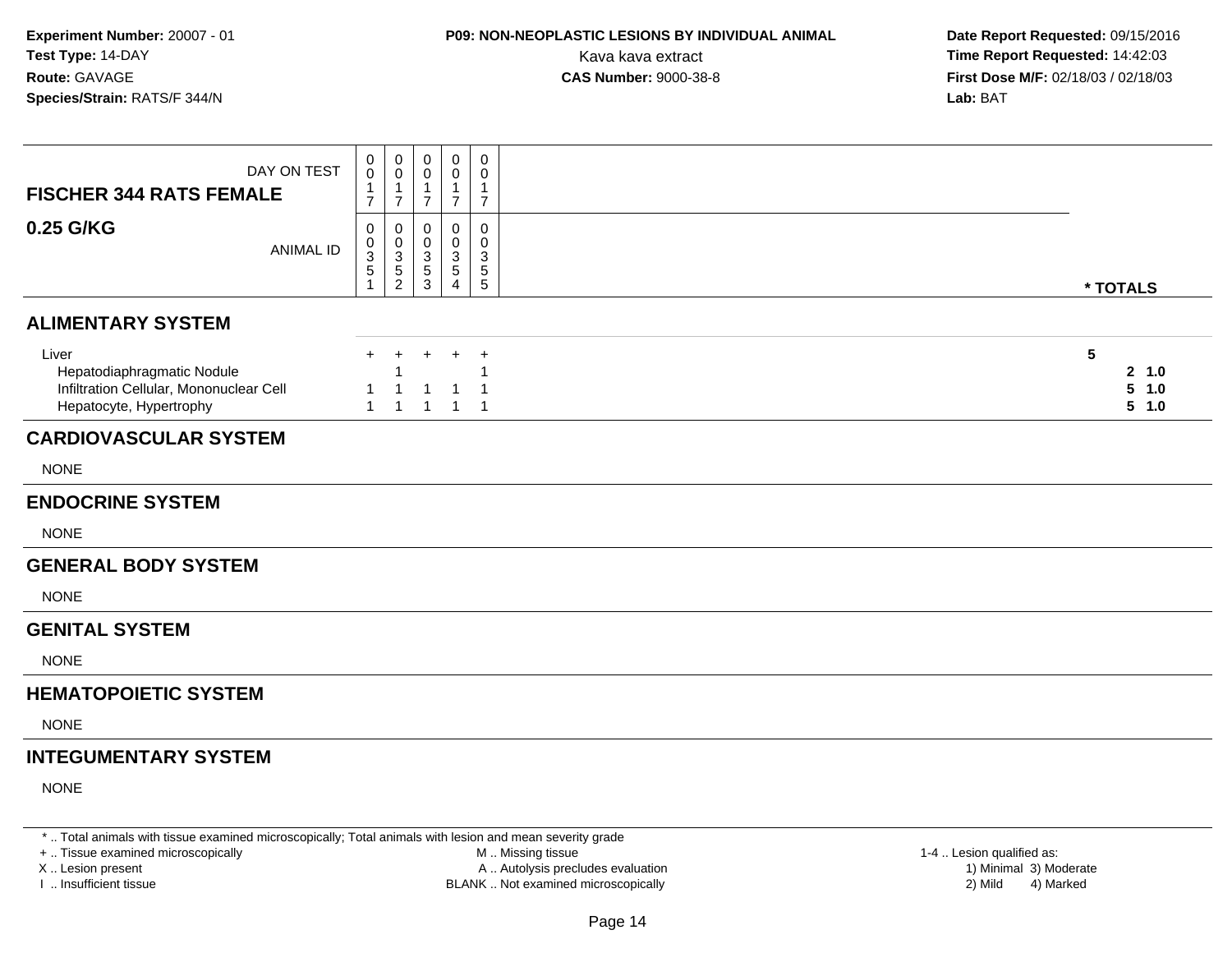## **P09: NON-NEOPLASTIC LESIONS BY INDIVIDUAL ANIMAL**

 **Date Report Requested:** 09/15/2016 Kava kava extract **Time Report Requested:** 14:42:03<br>**CAS Number:** 9000-38-8 **Time Report Requested:** 14:42:03 **First Dose M/F:** 02/18/03 / 02/18/03<br>**Lab:** BAT **Lab:** BAT

| DAY ON TEST<br><b>FISCHER 344 RATS FEMALE</b>                                                | $\begin{smallmatrix}0\0\0\end{smallmatrix}$<br>$\overline{7}$ | $\mathbf 0$<br>$\mathbf 0$<br>$\overline{ }$ | 0<br>$\pmb{0}$<br>$\overline{ }$ | $\pmb{0}$<br>$\pmb{0}$<br>$\overline{A}$<br>$\overline{7}$ | 0<br>0<br>$\overline{ }$                  |                |
|----------------------------------------------------------------------------------------------|---------------------------------------------------------------|----------------------------------------------|----------------------------------|------------------------------------------------------------|-------------------------------------------|----------------|
| 0.25 G/KG<br>ANIMAL ID                                                                       | 0<br>$_{3}^{\rm 0}$<br>5                                      | $\pmb{0}$<br>3<br>5<br>$\overline{2}$        | 0<br>$\pmb{0}$<br>3<br>5<br>3    | 0<br>$\ensuremath{\mathsf{3}}$<br>$\,$ 5 $\,$<br>4         | 0<br>0<br>$\mathbf{3}$<br>$\sqrt{5}$<br>5 | * TOTALS       |
| <b>MUSCULOSKELETAL SYSTEM</b>                                                                |                                                               |                                              |                                  |                                                            |                                           |                |
| <b>NONE</b>                                                                                  |                                                               |                                              |                                  |                                                            |                                           |                |
| <b>NERVOUS SYSTEM</b>                                                                        |                                                               |                                              |                                  |                                                            |                                           |                |
| <b>NONE</b>                                                                                  |                                                               |                                              |                                  |                                                            |                                           |                |
| <b>RESPIRATORY SYSTEM</b>                                                                    |                                                               |                                              |                                  |                                                            |                                           |                |
| Lung                                                                                         | $\ddot{}$                                                     | $+$                                          |                                  |                                                            | $+$                                       | 3              |
| Hemorrhage                                                                                   | $\overline{2}$                                                | 2                                            |                                  |                                                            |                                           | 2.2.0          |
| Infiltration Cellular, Mononuclear Cell<br>Alveolus, Infiltration Cellular, Mononuclear Cell |                                                               | $\overline{\phantom{0}}$ 1                   |                                  |                                                            |                                           | 1 1.0<br>2 1.0 |
| Interstitium, Infiltration Cellular, Mononuclear<br>Cell                                     |                                                               | $1 \quad 1$                                  |                                  |                                                            |                                           | 2, 1.0         |

#### **SPECIAL SENSES SYSTEM**

NONE

#### **URINARY SYSTEM**

NONE

\* .. Total animals with tissue examined microscopically; Total animals with lesion and mean severity grade

+ .. Tissue examined microscopically

X .. Lesion present

I .. Insufficient tissue

 M .. Missing tissueA .. Autolysis precludes evaluation

BLANK .. Not examined microscopically 2) Mild 4) Marked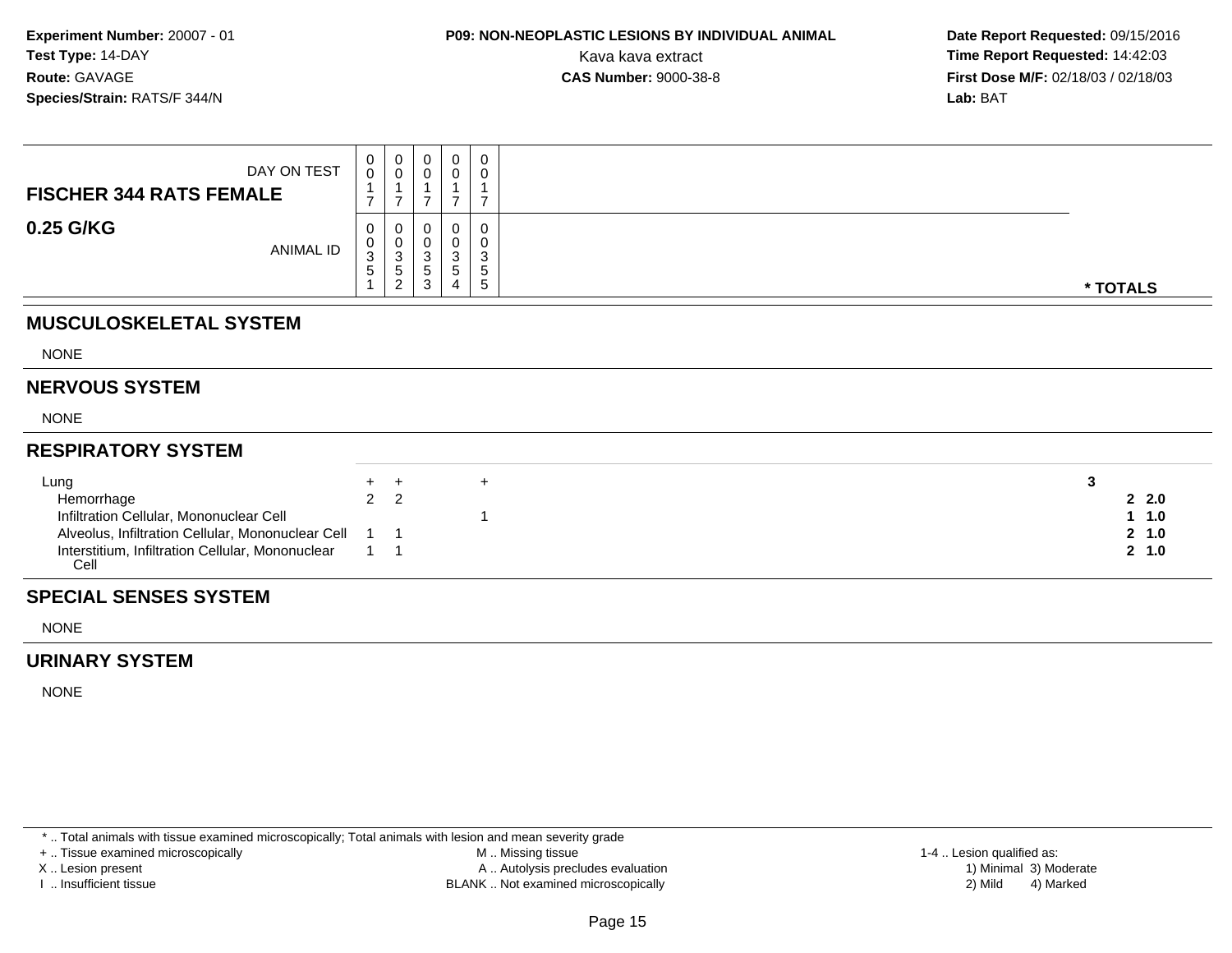### **P09: NON-NEOPLASTIC LESIONS BY INDIVIDUAL ANIMAL**

 **Date Report Requested:** 09/15/2016 Kava kava extract **Time Report Requested:** 14:42:03<br>**CAS Number:** 9000-38-8 **Time Report Requested:** 14:42:03 **First Dose M/F:** 02/18/03 / 02/18/03<br>**Lab:** BAT **Lab:** BAT

| DAY ON TEST<br><b>FISCHER 344 RATS FEMALE</b>                               | 0<br>0<br>1<br>$\overline{7}$               | 0<br>0<br>$\mathbf{1}$<br>$\overline{7}$            | 0<br>0<br>$\mathbf{1}$<br>$\overline{7}$                          | $\mathbf 0$<br>0<br>$\mathbf{1}$<br>$\overline{7}$ | $\mathbf 0$<br>0<br>$\mathbf{1}$<br>$\overline{7}$    |                                   |
|-----------------------------------------------------------------------------|---------------------------------------------|-----------------------------------------------------|-------------------------------------------------------------------|----------------------------------------------------|-------------------------------------------------------|-----------------------------------|
| 0.5 G/KG<br><b>ANIMAL ID</b>                                                | 0<br>0<br>$\overline{\mathbf{4}}$<br>5<br>1 | 0<br>$\mathbf 0$<br>$\overline{4}$<br>$\frac{5}{2}$ | $\mathbf 0$<br>$\mathbf 0$<br>$\overline{4}$<br>5<br>$\mathbf{3}$ | 0<br>0<br>4<br>$\sqrt{5}$<br>4                     | 0<br>0<br>$\overline{a}$<br>$\,$ 5 $\,$<br>$\sqrt{5}$ | * TOTALS                          |
| <b>ALIMENTARY SYSTEM</b>                                                    |                                             |                                                     |                                                                   |                                                    |                                                       |                                   |
| Liver<br>Infiltration Cellular, Mononuclear Cell<br>Hepatocyte, Hypertrophy | $\mathbf{1}$                                | $\overline{1}$                                      | $\ddot{}$<br>$\overline{1}$<br>$\mathbf{1}$                       | $\mathbf 1$<br>$\mathbf{1}$                        | $\overline{1}$<br>$\overline{1}$<br>$\overline{1}$    | $5\phantom{.0}$<br>5 1.0<br>5 1.0 |
| <b>CARDIOVASCULAR SYSTEM</b>                                                |                                             |                                                     |                                                                   |                                                    |                                                       |                                   |
| <b>NONE</b>                                                                 |                                             |                                                     |                                                                   |                                                    |                                                       |                                   |
| <b>ENDOCRINE SYSTEM</b>                                                     |                                             |                                                     |                                                                   |                                                    |                                                       |                                   |
| <b>NONE</b>                                                                 |                                             |                                                     |                                                                   |                                                    |                                                       |                                   |
| <b>GENERAL BODY SYSTEM</b>                                                  |                                             |                                                     |                                                                   |                                                    |                                                       |                                   |
| <b>NONE</b>                                                                 |                                             |                                                     |                                                                   |                                                    |                                                       |                                   |
| <b>GENITAL SYSTEM</b>                                                       |                                             |                                                     |                                                                   |                                                    |                                                       |                                   |
| Uterus<br>Endometrium, Hyperplasia, Cystic                                  |                                             |                                                     |                                                                   | $\ddot{}$<br>3                                     |                                                       | 1<br>13.0                         |
| <b>HEMATOPOIETIC SYSTEM</b>                                                 |                                             |                                                     |                                                                   |                                                    |                                                       |                                   |
| <b>NONE</b>                                                                 |                                             |                                                     |                                                                   |                                                    |                                                       |                                   |
| <b>INTEGUMENTARY SYSTEM</b>                                                 |                                             |                                                     |                                                                   |                                                    |                                                       |                                   |
| <b>NONE</b>                                                                 |                                             |                                                     |                                                                   |                                                    |                                                       |                                   |

\* .. Total animals with tissue examined microscopically; Total animals with lesion and mean severity grade

+ .. Tissue examined microscopically

X .. Lesion present

I .. Insufficient tissue

 M .. Missing tissueA .. Autolysis precludes evaluation

BLANK .. Not examined microscopically 2) Mild 4) Marked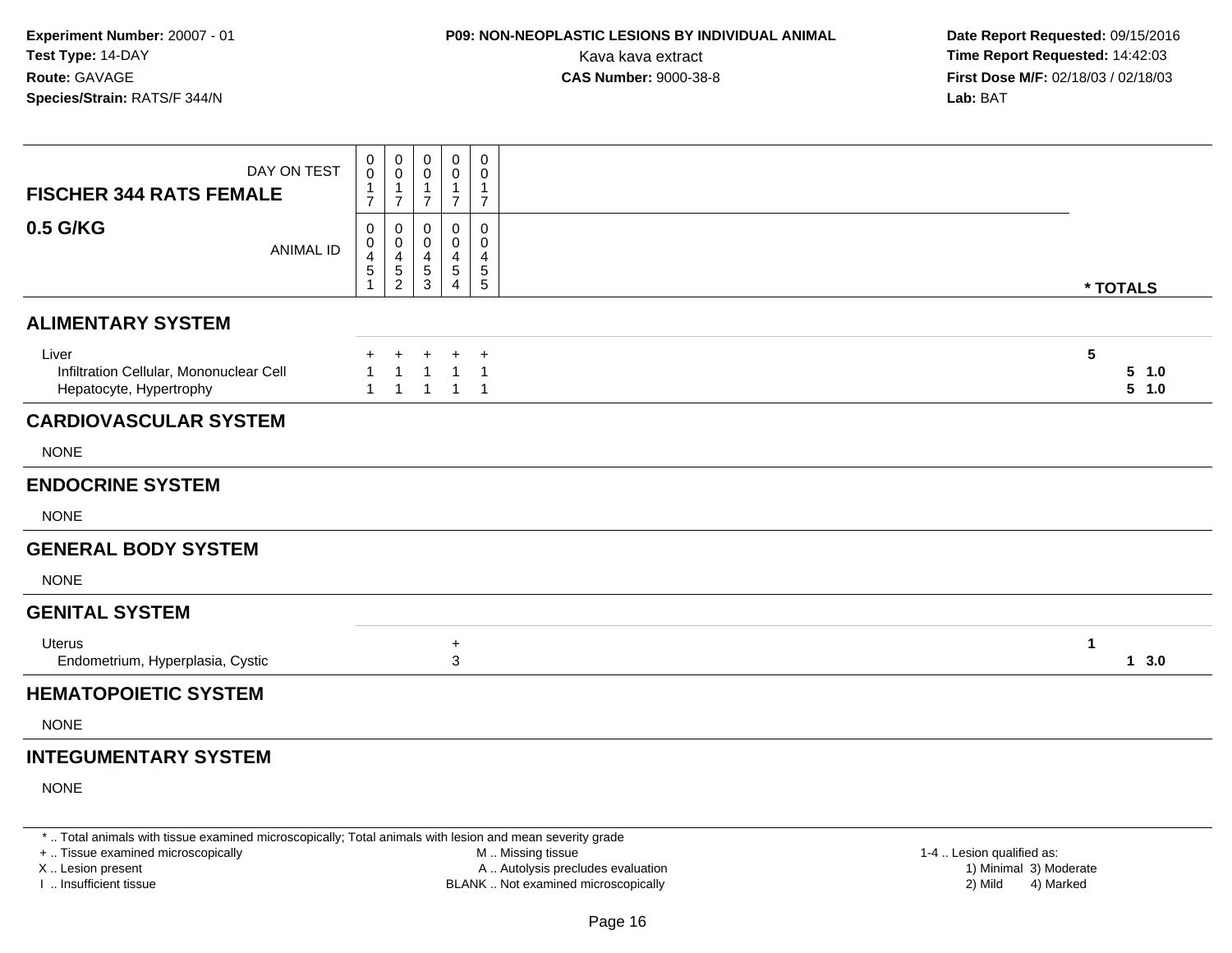**Date Report Requested:** 09/15/2016 Kava kava extract **Time Report Requested:** 14:42:03<br>**CAS Number:** 9000-38-8 **Time Report Requested:** 14:42:03 **First Dose M/F:** 02/18/03 / 02/18/03<br>**Lab:** BAT **Lab:** BAT

| DAY ON TEST<br><b>FISCHER 344 RATS FEMALE</b> | $\mathbf 0$<br>0            | $\begin{smallmatrix}0\\0\end{smallmatrix}$ | 0      | $\mathbf 0$ | 0<br>0           |          |
|-----------------------------------------------|-----------------------------|--------------------------------------------|--------|-------------|------------------|----------|
|                                               |                             |                                            |        |             |                  |          |
| 0.5 G/KG<br>ANIMAL ID                         | $\mathbf{0}$<br>0<br>4<br>5 | 0<br>$\mathbf 0$<br>4<br>$\frac{5}{2}$     | 5<br>3 | 5<br>4      | 0<br>0<br>5<br>5 | * TOTALS |
| <b>MUSCULOSKELETAL SYSTEM</b>                 |                             |                                            |        |             |                  |          |
| <b>NONE</b>                                   |                             |                                            |        |             |                  |          |
| <b>NERVOUS SYSTEM</b>                         |                             |                                            |        |             |                  |          |

NONE

#### **RESPIRATORY SYSTEM**

NONE

#### **SPECIAL SENSES SYSTEM**

NONE

#### **URINARY SYSTEM**

NONE

\* .. Total animals with tissue examined microscopically; Total animals with lesion and mean severity grade

+ .. Tissue examined microscopically

X .. Lesion present

I .. Insufficient tissue

 M .. Missing tissueA .. Autolysis precludes evaluation

BLANK .. Not examined microscopically 2) Mild 4) Marked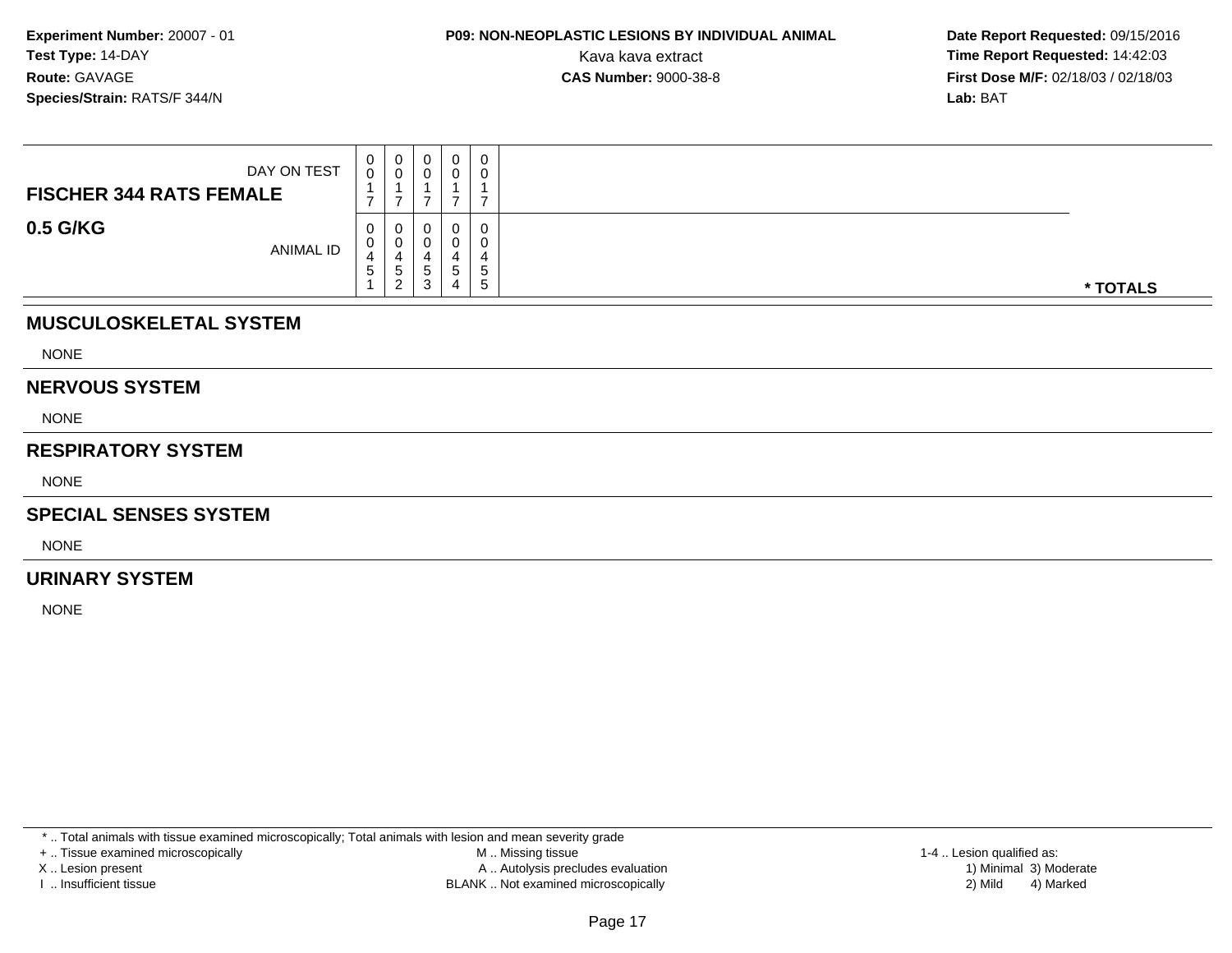### **P09: NON-NEOPLASTIC LESIONS BY INDIVIDUAL ANIMAL**

 **Date Report Requested:** 09/15/2016 Kava kava extract **Time Report Requested:** 14:42:03<br>**CAS Number:** 9000-38-8 **Time Report Requested:** 14:42:03 **First Dose M/F:** 02/18/03 / 02/18/03<br>**Lab:** BAT **Lab:** BAT

| DAY ON TEST<br><b>FISCHER 344 RATS FEMALE</b>                                                             | 0<br>$\mathbf 0$<br>1<br>$\overline{7}$                      | $\mathbf 0$<br>0<br>$\mathbf{1}$<br>$\overline{7}$                         | 0<br>$\mathbf 0$<br>$\mathbf 1$<br>$\overline{7}$                 | 0<br>0<br>$\mathbf 1$<br>$\overline{7}$   | $\mathbf 0$<br>0<br>$\overline{1}$<br>$\overline{7}$             |                                |
|-----------------------------------------------------------------------------------------------------------|--------------------------------------------------------------|----------------------------------------------------------------------------|-------------------------------------------------------------------|-------------------------------------------|------------------------------------------------------------------|--------------------------------|
| <b>1.0 G/KG</b><br><b>ANIMAL ID</b>                                                                       | 0<br>$\begin{array}{c} 0 \\ 5 \end{array}$<br>$\overline{5}$ | 0<br>$\begin{array}{c} 0 \\ 5 \end{array}$<br>$\sqrt{5}$<br>$\overline{2}$ | $\mathbf 0$<br>$\pmb{0}$<br>$\sqrt{5}$<br>$5\,$<br>$\mathfrak{S}$ | $\Omega$<br>0<br>5<br>5<br>$\overline{4}$ | $\pmb{0}$<br>$\pmb{0}$<br>$\sqrt{5}$<br>$\sqrt{5}$<br>$\sqrt{5}$ | * TOTALS                       |
| <b>ALIMENTARY SYSTEM</b>                                                                                  |                                                              |                                                                            |                                                                   |                                           |                                                                  |                                |
| Liver<br>Hepatodiaphragmatic Nodule<br>Infiltration Cellular, Mononuclear Cell<br>Hepatocyte, Hypertrophy | $+$<br>1<br>$\mathbf{1}$                                     | $\ddot{}$<br>1<br>$\mathbf{1}$                                             | $+$<br>$\overline{1}$                                             | $+$<br>$\mathbf{1}$<br>$\mathbf{1}$       | $+$<br>$\overline{1}$<br>$\overline{\phantom{0}}$ 1              | 5<br>11.0<br>1.0<br>4<br>5 1.0 |
| <b>CARDIOVASCULAR SYSTEM</b>                                                                              |                                                              |                                                                            |                                                                   |                                           |                                                                  |                                |
| <b>NONE</b>                                                                                               |                                                              |                                                                            |                                                                   |                                           |                                                                  |                                |
| <b>ENDOCRINE SYSTEM</b>                                                                                   |                                                              |                                                                            |                                                                   |                                           |                                                                  |                                |
| <b>NONE</b>                                                                                               |                                                              |                                                                            |                                                                   |                                           |                                                                  |                                |
| <b>GENERAL BODY SYSTEM</b>                                                                                |                                                              |                                                                            |                                                                   |                                           |                                                                  |                                |
| <b>NONE</b>                                                                                               |                                                              |                                                                            |                                                                   |                                           |                                                                  |                                |
| <b>GENITAL SYSTEM</b>                                                                                     |                                                              |                                                                            |                                                                   |                                           |                                                                  |                                |
| <b>NONE</b>                                                                                               |                                                              |                                                                            |                                                                   |                                           |                                                                  |                                |
| <b>HEMATOPOIETIC SYSTEM</b>                                                                               |                                                              |                                                                            |                                                                   |                                           |                                                                  |                                |
| <b>NONE</b>                                                                                               |                                                              |                                                                            |                                                                   |                                           |                                                                  |                                |
| <b>INTEGUMENTARY SYSTEM</b>                                                                               |                                                              |                                                                            |                                                                   |                                           |                                                                  |                                |
| <b>NONE</b>                                                                                               |                                                              |                                                                            |                                                                   |                                           |                                                                  |                                |

\* .. Total animals with tissue examined microscopically; Total animals with lesion and mean severity grade

+ .. Tissue examined microscopically

X .. Lesion present

I .. Insufficient tissue

 M .. Missing tissueA .. Autolysis precludes evaluation

BLANK .. Not examined microscopically 2) Mild 4) Marked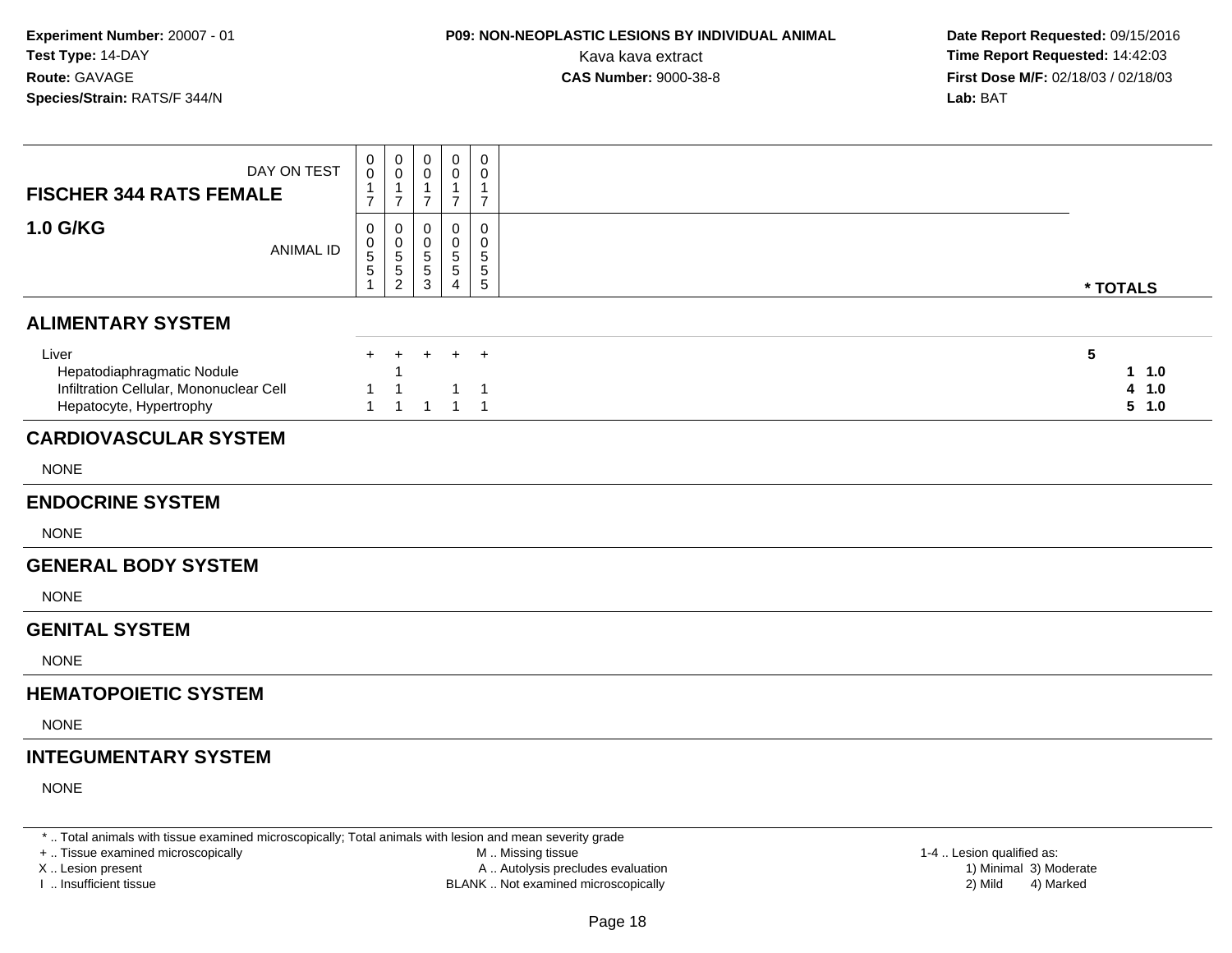**Date Report Requested:** 09/15/2016 Kava kava extract **Time Report Requested:** 14:42:03<br>**CAS Number:** 9000-38-8 **Time Report Requested:** 14:42:03 **First Dose M/F:** 02/18/03 / 02/18/03<br>**Lab:** BAT **Lab:** BAT

| DAY ON TEST<br><b>FISCHER 344 RATS FEMALE</b> | 0<br>0            | $\overline{0}$<br>$\mathbf 0$       | 0                               | 0                              | 0<br>$\overline{0}$              |          |
|-----------------------------------------------|-------------------|-------------------------------------|---------------------------------|--------------------------------|----------------------------------|----------|
| <b>1.0 G/KG</b><br>ANIMAL ID                  | U<br>U.<br>5<br>5 | U<br>U<br>'5<br>5<br>$\overline{2}$ | υ<br>U<br>5<br>$\,$ 5 $\,$<br>3 | Ü<br>0<br>5<br>$\sqrt{5}$<br>4 | 0<br>0<br>$\mathbf{p}$<br>5<br>5 | * TOTALS |
| <b>MUSCULOSKELETAL SYSTEM</b>                 |                   |                                     |                                 |                                |                                  |          |
| <b>NONE</b>                                   |                   |                                     |                                 |                                |                                  |          |
| <b>NERVOUS SYSTEM</b>                         |                   |                                     |                                 |                                |                                  |          |
| <b>NONE</b>                                   |                   |                                     |                                 |                                |                                  |          |

#### **RESPIRATORY SYSTEM**

NONE

#### **SPECIAL SENSES SYSTEM**

NONE

#### **URINARY SYSTEM**

NONE

\* .. Total animals with tissue examined microscopically; Total animals with lesion and mean severity grade

+ .. Tissue examined microscopically

X .. Lesion present

I .. Insufficient tissue

 M .. Missing tissueA .. Autolysis precludes evaluation

BLANK .. Not examined microscopically 2) Mild 4) Marked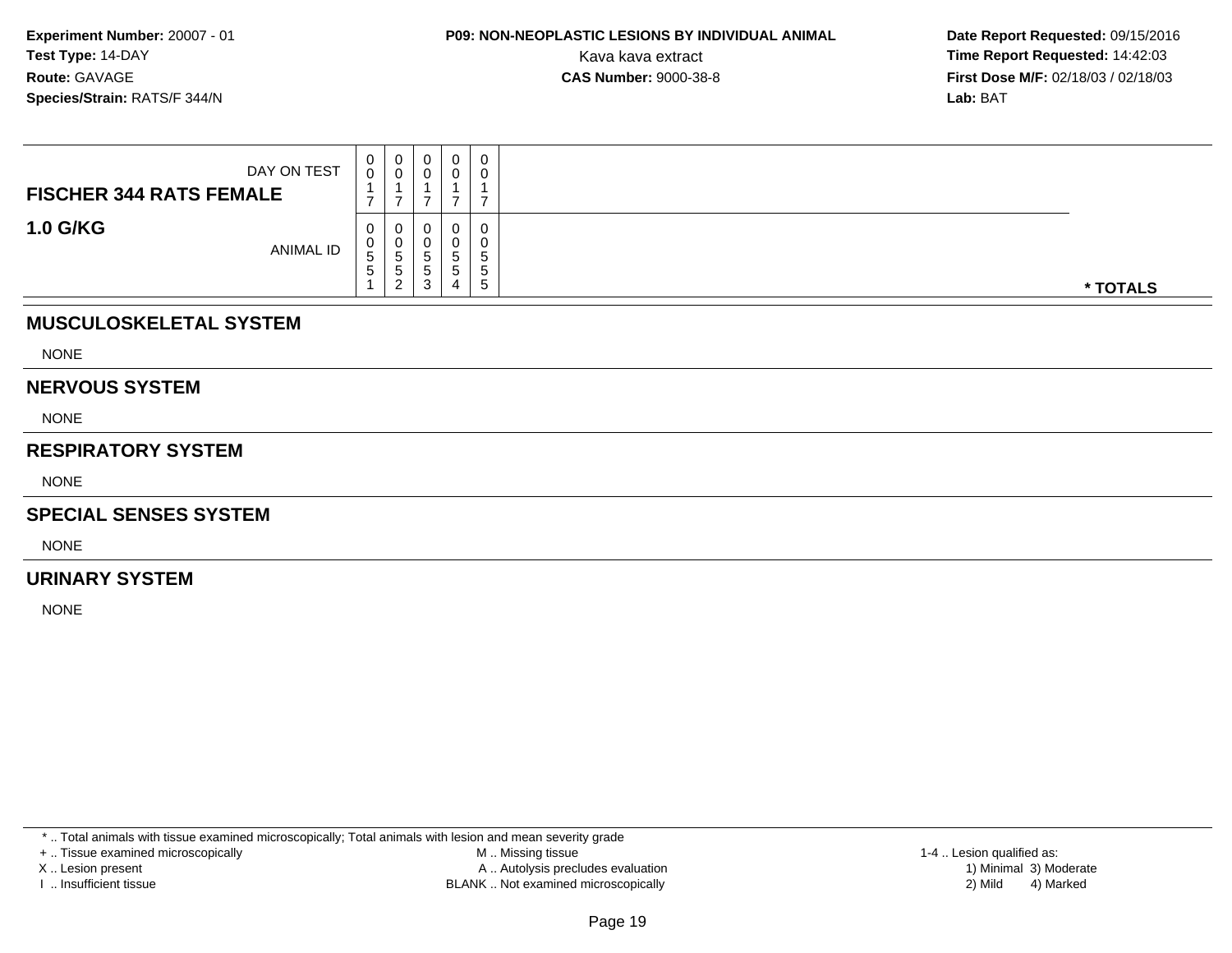### **P09: NON-NEOPLASTIC LESIONS BY INDIVIDUAL ANIMAL**

 **Date Report Requested:** 09/15/2016 Kava kava extract **Time Report Requested:** 14:42:03<br>**CAS Number:** 9000-38-8 **Time Report Requested:** 14:42:03 **First Dose M/F:** 02/18/03 / 02/18/03<br>**Lab:** BAT **Lab:** BAT

| 0<br>0<br>$\mathbf 0$<br>0<br>0<br>DAY ON TEST<br>$\mathbf 0$<br>$\mathbf 0$<br>$\mathbf 0$<br>0<br>0<br>1<br>1<br>0<br>-1<br>1<br><b>FISCHER 344 RATS FEMALE</b><br>$\overline{7}$<br>$\overline{7}$<br>$\overline{7}$<br>$\overline{7}$<br>3<br><b>2.0 G/KG</b><br>0<br>$\mathbf 0$<br>$\mathbf 0$<br>0<br>0<br>0<br>0<br>0<br>0<br>0<br><b>ANIMAL ID</b><br>6<br>$\,6$<br>6<br>6<br>6<br>5<br>$\sqrt{5}$<br>$\sqrt{5}$<br>$\sqrt{5}$<br>5<br>$\overline{2}$<br>5<br>3<br>1<br>$\overline{4}$<br>* TOTALS<br><b>ALIMENTARY SYSTEM</b><br>5<br>Liver<br>$\ddot{}$<br>Infiltration Cellular, Mononuclear Cell<br>Hepatocyte, Hypertrophy<br>$\overline{1}$<br>$\mathbf 1$<br>$\mathbf{1}$<br>-1<br><b>CARDIOVASCULAR SYSTEM</b><br><b>NONE</b><br><b>ENDOCRINE SYSTEM</b><br><b>NONE</b><br><b>GENERAL BODY SYSTEM</b><br><b>NONE</b><br><b>GENITAL SYSTEM</b><br><b>NONE</b><br><b>HEMATOPOIETIC SYSTEM</b><br>Lymph Node<br>1<br>$\ddot{}$<br>$\overline{2}$<br>Hyperplasia, Lymphoid<br><b>INTEGUMENTARY SYSTEM</b> |  |  |  |                |
|------------------------------------------------------------------------------------------------------------------------------------------------------------------------------------------------------------------------------------------------------------------------------------------------------------------------------------------------------------------------------------------------------------------------------------------------------------------------------------------------------------------------------------------------------------------------------------------------------------------------------------------------------------------------------------------------------------------------------------------------------------------------------------------------------------------------------------------------------------------------------------------------------------------------------------------------------------------------------------------------------------------------|--|--|--|----------------|
|                                                                                                                                                                                                                                                                                                                                                                                                                                                                                                                                                                                                                                                                                                                                                                                                                                                                                                                                                                                                                        |  |  |  |                |
|                                                                                                                                                                                                                                                                                                                                                                                                                                                                                                                                                                                                                                                                                                                                                                                                                                                                                                                                                                                                                        |  |  |  |                |
|                                                                                                                                                                                                                                                                                                                                                                                                                                                                                                                                                                                                                                                                                                                                                                                                                                                                                                                                                                                                                        |  |  |  |                |
|                                                                                                                                                                                                                                                                                                                                                                                                                                                                                                                                                                                                                                                                                                                                                                                                                                                                                                                                                                                                                        |  |  |  | 2 1.0<br>5 1.0 |
|                                                                                                                                                                                                                                                                                                                                                                                                                                                                                                                                                                                                                                                                                                                                                                                                                                                                                                                                                                                                                        |  |  |  |                |
|                                                                                                                                                                                                                                                                                                                                                                                                                                                                                                                                                                                                                                                                                                                                                                                                                                                                                                                                                                                                                        |  |  |  |                |
|                                                                                                                                                                                                                                                                                                                                                                                                                                                                                                                                                                                                                                                                                                                                                                                                                                                                                                                                                                                                                        |  |  |  |                |
|                                                                                                                                                                                                                                                                                                                                                                                                                                                                                                                                                                                                                                                                                                                                                                                                                                                                                                                                                                                                                        |  |  |  |                |
|                                                                                                                                                                                                                                                                                                                                                                                                                                                                                                                                                                                                                                                                                                                                                                                                                                                                                                                                                                                                                        |  |  |  |                |
|                                                                                                                                                                                                                                                                                                                                                                                                                                                                                                                                                                                                                                                                                                                                                                                                                                                                                                                                                                                                                        |  |  |  |                |
|                                                                                                                                                                                                                                                                                                                                                                                                                                                                                                                                                                                                                                                                                                                                                                                                                                                                                                                                                                                                                        |  |  |  |                |
|                                                                                                                                                                                                                                                                                                                                                                                                                                                                                                                                                                                                                                                                                                                                                                                                                                                                                                                                                                                                                        |  |  |  |                |
|                                                                                                                                                                                                                                                                                                                                                                                                                                                                                                                                                                                                                                                                                                                                                                                                                                                                                                                                                                                                                        |  |  |  |                |
|                                                                                                                                                                                                                                                                                                                                                                                                                                                                                                                                                                                                                                                                                                                                                                                                                                                                                                                                                                                                                        |  |  |  | $1 \quad 2.0$  |
|                                                                                                                                                                                                                                                                                                                                                                                                                                                                                                                                                                                                                                                                                                                                                                                                                                                                                                                                                                                                                        |  |  |  |                |

NONE

\* .. Total animals with tissue examined microscopically; Total animals with lesion and mean severity grade

+ .. Tissue examined microscopically

X .. Lesion present

I .. Insufficient tissue

 M .. Missing tissueA .. Autolysis precludes evaluation

1-4 .. Lesion qualified as:<br>1) Minimal 3) Moderate BLANK .. Not examined microscopically 2) Mild 4) Marked